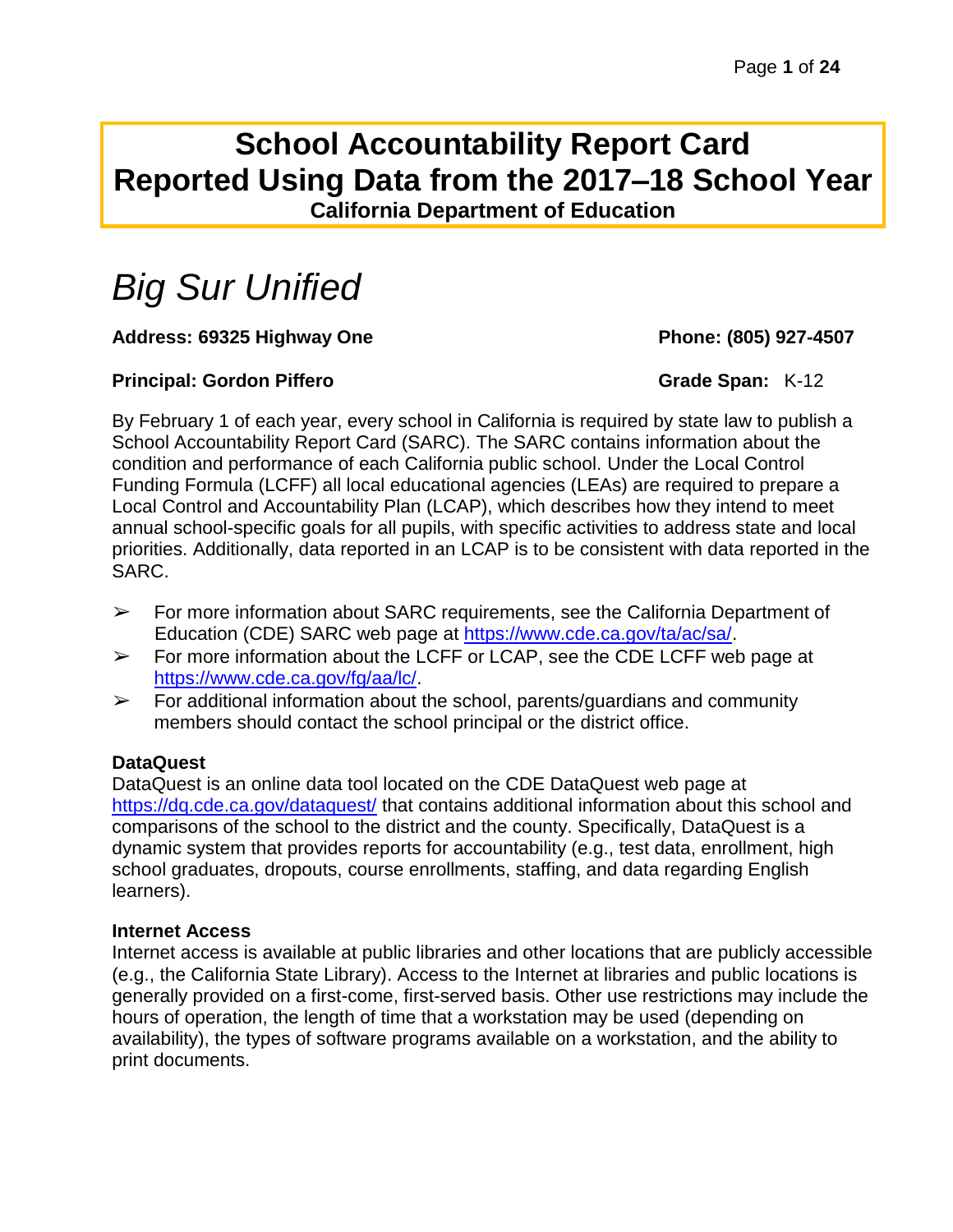# **About This School**

| District Contact Information (School Year 2018–19) |                                        |  |  |  |
|----------------------------------------------------|----------------------------------------|--|--|--|
| <b>Entity</b>                                      | <b>Contact Information</b>             |  |  |  |
| <b>District Name</b>                               | <b>Big Sur Unified School District</b> |  |  |  |
| <b>Phone Number</b>                                | (805) 927-4507                         |  |  |  |
| <b>Superintendent</b>                              | <b>Gordon Piffero</b>                  |  |  |  |

**Email Address** gpiffero@comcast.net **Website** bigsurunified.org

#### **District Contact Information (School Year 2018–19)**

#### **School Contact Information (School Year 2018–19)**

| <b>Entity</b>                            | <b>Contact Information</b>   |
|------------------------------------------|------------------------------|
| <b>School Name</b>                       | <b>Pacific Valley School</b> |
| <b>Street</b>                            | 69325 Highway One            |
| City, State, Zip                         | Big Sur, CA 93920            |
| <b>Phone Number</b>                      | (805) 927 - 4507             |
| <b>Principal</b>                         | <b>Gordon Piffero</b>        |
| <b>Email Address</b>                     | gpiffero@comcast.net         |
| <b>Website</b>                           | www.bigsurunified.org        |
| <b>County-District-School (CDS) Code</b> | 27-75150-2730133             |

#### **School Description and Mission Statement (School Year 2018–19)**

Our mission is to provide the environment and means for each student to become a responsible contributing citizen who is: • An EFFECTIVE COMMUNICATOR who successfully receives & imparts information through speaking, writing, reading, listening, fine arts, & technology. • A COMPLEX THINKER who accesses a variety of resources, looks for multiple solutions to a problem, is intellectually curious, & uses creative & critical thinking. • An INDEPENDENT LEARNER who makes valid judgments about what to learn & how to learn it, & assesses the result. Learning independently does not imply learning alone. • A QUALITY PRODUCER who uses appropriate resources & technology to create & assess products that achieve their purposes, are appropriate to the intended audiences & reflect pride in craftsmanship; and • A COLLABORATIVE LEARNER who uses appropriate social skills to work effectively with people varying in race, gender, attitudes, abilities & cultural backgrounds with consideration & mutual respect. The school goals are detailed in the district LCAP. To summarize, the goals include: Providing students with high quality instruction provided by Highly Qualified Teachers using state approved Common Core curriculum and access to technology to provide 21st century skills. Offer instruction and interventions appropriate for each student, according to their individual learning styles, to assist them in meeting or exceeding grade level performance and enabling them to achieve their highest potential Providing a safe campus and community-like environment that encourages students to reach their full potential. With our 1.5 to one student/teacher ratio, Pacific Valley School provides personalized attention to each of our students. And because our small student population spans preschool through twelfth grade, taught in multi-grade level groupings, our students have the opportunity for collaborative learning between age groups. One-of-a-kind experiences include: Collaborative learning between grades Ecologically-based field trips Occasional P.E. classes on the beach, just across the street from the school Learning about power generation and sustainability, since our school is off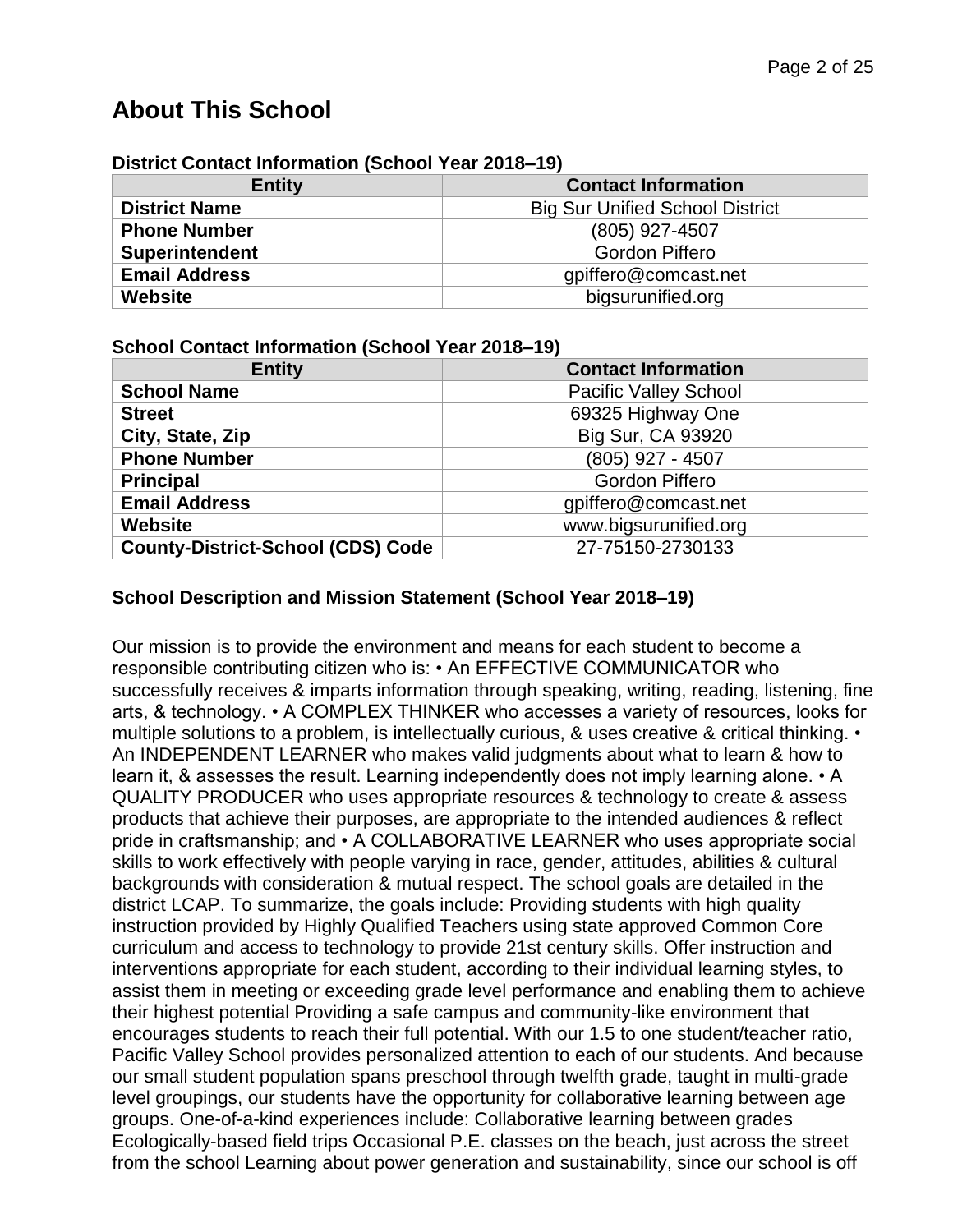the power grid and we have our own solar, generator and power storage system. Garden-totable school meals Caring for the hundreds of Monarch butterflies that find refuge on our campus throughout the year. In our 2017-18 School Accountability Report Card for Pacific Valley School Page 3 of 15 Nutrition Services at Pacific Valley School, we recognize the important connection between a healthy diet and a student's ability to learn effectively and achieve high standards in school. Recognizing that good nutrition is a basic condition of learning, our nutrition program has three primary goals: 1. To introduce a wide variety of nutritious, wholesome, and freshly prepared meals, using unprocessed ingredients from our local region and our very own school garden. 2. To educate students about nutrition, health, and the impact food choices have on their health. 3. To meet and exceed state and federal standards in nutrition and encourage healthy choices through education and example. Our nutrition services include breakfast and lunch. We believe that breakfast is the most important meal of the day, with positive impacts on student achievement and concentration. Therefore, we provide breakfast for free to all students, regardless of income. Additionally, our campus does not have vending machines or other competitive foods. We offer healthy snacks on occasion, free of charge. Student lunches are very affordable and are based on a sliding scale according to grade level and income. We take pride in our menus and strive to provide progressive and delicious meals that appeal to both students and staff. Our menu offers unconventional items like coconut-curry tofu, and home-made smoothies. We offer organic ingredients, protein alternatives, gluten-free options, vegetarian options, and dairy alternatives while eliminating many processed foods like hydrogenated oils, high fructose corn syrup, refined flours, chemicals, dyes, additives, and nitrates. We carefully recognize any known food sensitivities or allergies parents list on the school questionnaire. Finally, we engage our students by offering fun and educational projects and incentives that center around wellness. For example, students learn about the importance of growing your own food in the school garden. Unique activities like the "I Tried It!" Campaign, Halloween Food Art Activity, Monthly Birthday Celebrations, and the "I Ate My Greens"! Campaign, increase and foster student participation and interest in food and its connection to good health. School Garden Pacific Valley School's garden provides fresh fruits and vegetables that the Nutrition Services Program uses directly in its breakfast and lunch menus. The garden serves as an outdoor classroom where students learn all aspects of gardening like composting, horticulture, and sustainability, for example. Students plant, grow and harvest fresh sugar snap peas, apples, berries, rhubarb, squash, chard, lettuce, potatoes, beets, onions, garlic, carrots and herbs, for example. Together, the school garden and the nutrition program provide nutritious food that keeps our students healthy. Monarch Butterfly Flyway and Preserve Our school is on "the front line" in the success of the Monarch butterfly preservation effort. Our school campus is an over-wintering site, official way station, and habitat for hundreds of Western Monarch Butterflies. As part of their curriculum, students collect and input data and information about the Monarchs to share with important conservation organizations like the Xerces Society. Throughout the year, students and staff pause to observe the Monarchs in all stages of their life-cycle—from egg to caterpillar to chrysalis to butterfly on the native Milkweed plants in our flower beds. Extracurricular Activities Students are encouraged to participate in the school's additional academic and extracurricular activities which are an integral part of the educational program. These school wide and classroom incentives promote positive attitudes, encourage achievement, and aid in the prevention of behavioral problems. Extracurricular activities include Ambassadors of the Art and Environment, beach cleanup, Jade Festival, Earth day Hike for Health Community Service Projects, Surf and Beach Volley Ball Teams, yearbook, Winter Show, Spring Open House and four to five field trips per year. High school trips are scheduled for college night, FAFSA assistance, college visits and cultural events Student Recognition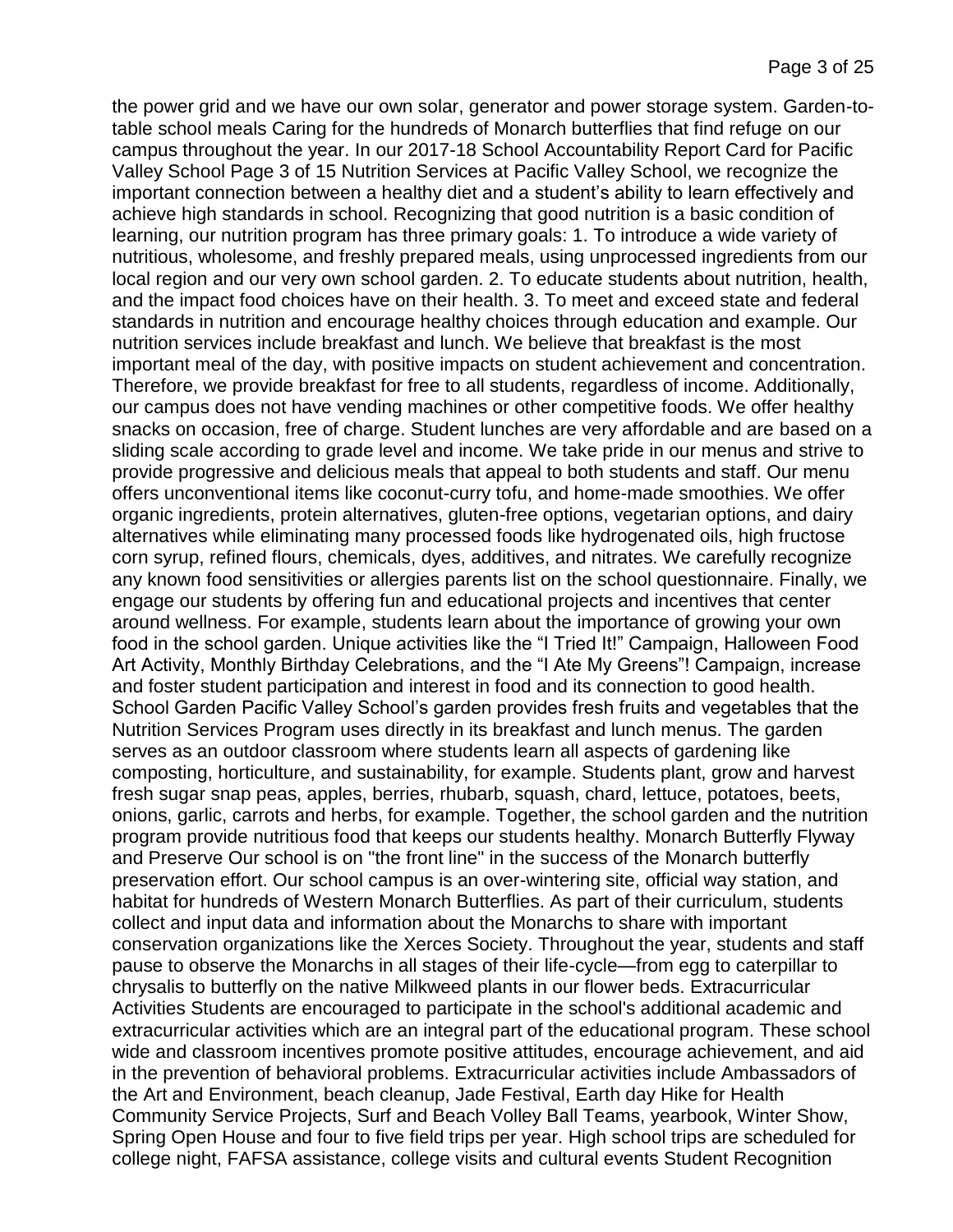2017-18 School Accountability Report Card for Pacific Valley School Page 4 of 15 Students are recognized at the end of the year with certificates of progress and achievement. Many students are also recognized for ultra-curricular accomplishments in academic achievement, community service, art, music, and physical fitness. Student work and projects are displayed at the school, local museums, businesses and public agencies.

| <b>Grade Level</b>         | <b>Number of Students</b> |
|----------------------------|---------------------------|
| Kindergarten               |                           |
| Grade 1                    |                           |
| Grade 2                    | O                         |
| Grade 3                    |                           |
| Grade 4                    | $\overline{2}$            |
| Grade 5                    |                           |
| Grade 6                    |                           |
| Grade 7                    |                           |
| Grade 8                    |                           |
| <b>Ungraded Elementary</b> |                           |
| Grade 9                    |                           |
| Grade 10                   | 2                         |
| Grade 11                   |                           |
| Grade 12                   |                           |
| <b>Ungraded Secondary</b>  |                           |
| <b>Total Enrollment</b>    |                           |

**Student Enrollment by Grade Level (School Year 2017–18)**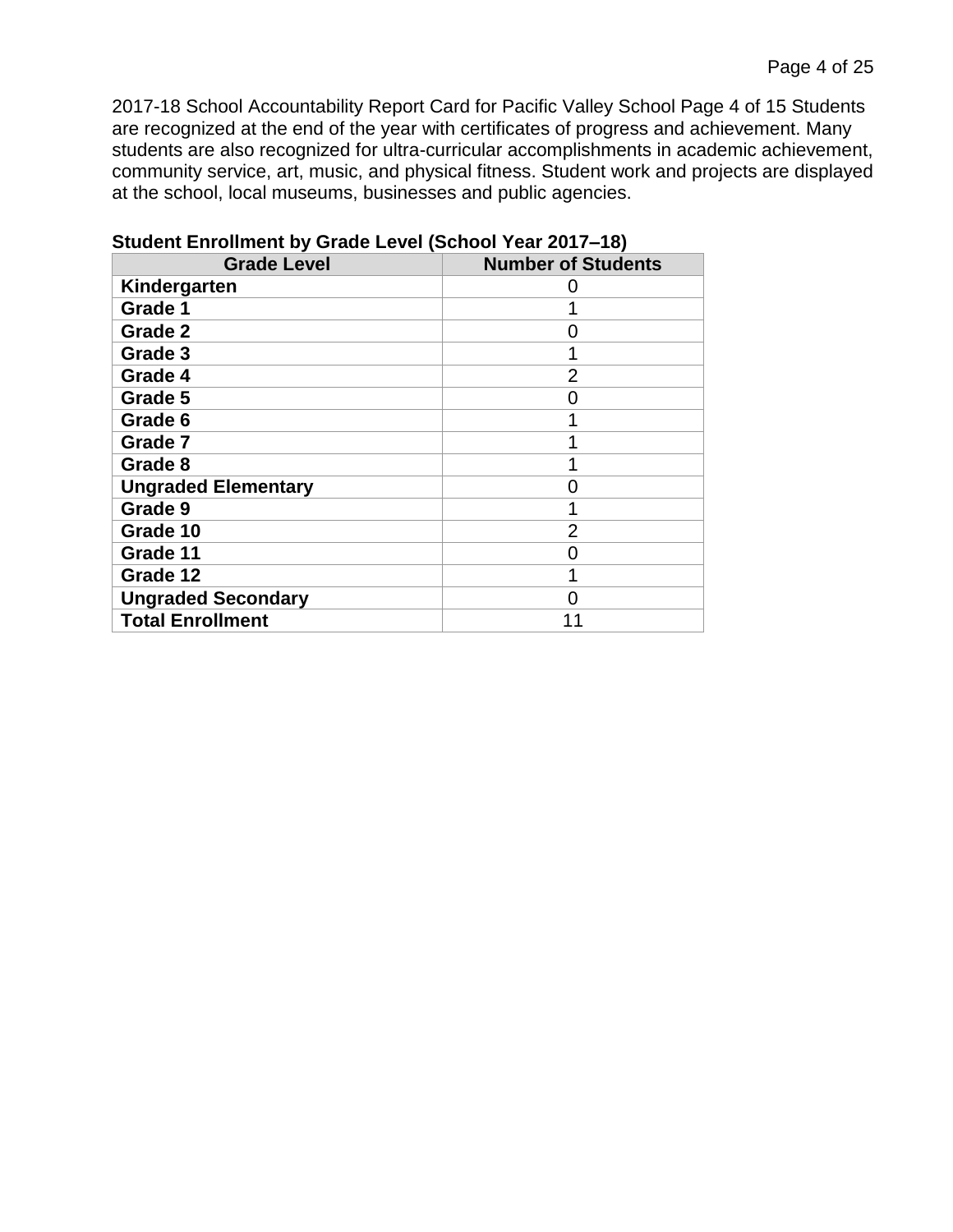| <b>Student Group</b>                       | <b>Percent of</b>       |  |  |
|--------------------------------------------|-------------------------|--|--|
|                                            | <b>Total Enrollment</b> |  |  |
| <b>Black or African American</b>           | 0.0                     |  |  |
| American Indian or Alaska Native           | 0.0                     |  |  |
| Asian                                      | 0.0                     |  |  |
| <b>Filipino</b>                            | 0.0                     |  |  |
| <b>Hispanic or Latino</b>                  | 27.3                    |  |  |
| <b>Native Hawaiian or Pacific Islander</b> | 0.0                     |  |  |
| White                                      | 45.4                    |  |  |
| <b>Two or More Races</b>                   | 27.3                    |  |  |
| <b>Socioeconomically Disadvantaged</b>     | 0.0                     |  |  |
| <b>English Learners</b>                    | 0.0                     |  |  |
| <b>Students with Disabilities</b>          | 0.0                     |  |  |
| <b>Foster Youth</b>                        | 0.0                     |  |  |

# **Student Enrollment by Student Group (School Year 2017–18)**

# *A.***Conditions of Learning**

# **State Priority: Basic**

The SARC provides the following information relevant to the State priority: Basic (Priority 1):

- Degree to which teachers are appropriately assigned and fully credentialed in the subject area and for the pupils they are teaching;
- Pupils have access to standards-aligned instructional materials; and
- School facilities are maintained in good repair

#### **Teacher Credentials**

| <b>Teachers</b>                                                                     | <b>School</b><br>$2016 - 17$ | <b>School</b><br>$2017 - 18$ | <b>School</b><br>$2018 - 19$ | <b>District</b><br>$2018 - 19$ |
|-------------------------------------------------------------------------------------|------------------------------|------------------------------|------------------------------|--------------------------------|
| <b>With Full Credential</b>                                                         |                              | ხ                            |                              |                                |
| <b>Without Full Credential</b>                                                      |                              |                              |                              |                                |
| <b>Teaching Outside Subject Area of</b><br><b>Competence (with full credential)</b> |                              |                              |                              |                                |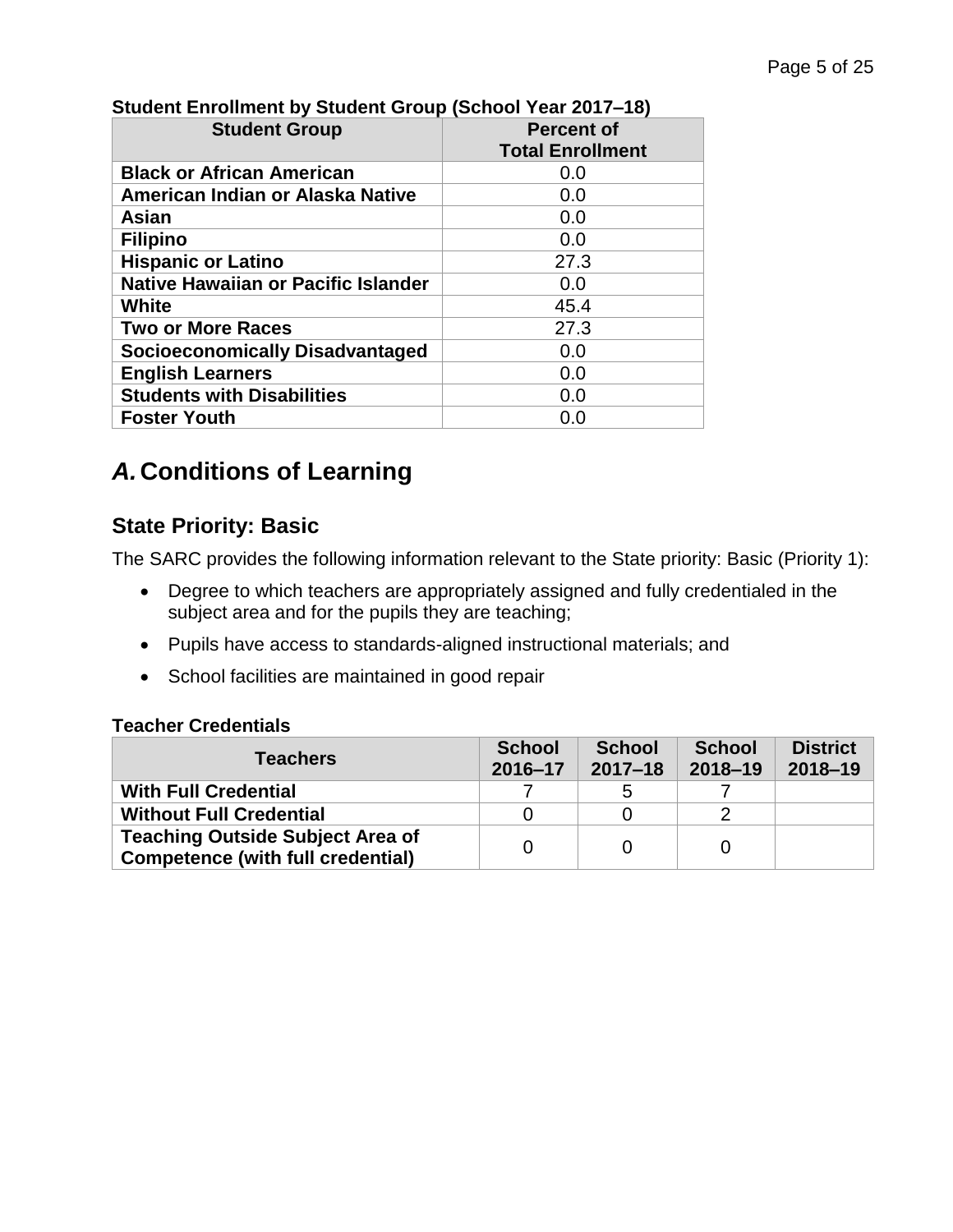### **Teacher Misassignments and Vacant Teacher Positions**

| <b>Indicator</b>                                                | 2016-17 | $2017 - 18$ | $2018 - 19$ |
|-----------------------------------------------------------------|---------|-------------|-------------|
| <b>Misassignments of Teachers of</b><br><b>English Learners</b> |         |             |             |
| <b>Total Teacher Misassignments*</b>                            |         |             |             |
| <b>Vacant Teacher Positions</b>                                 |         |             |             |

Note: "Misassignments" refers to the number of positions filled by teachers who lack legal authorization to teach that grade level, subject area, student group, etc.

\*Total Teacher Misassignments includes the number of Misassignments of Teachers of English Learners.

#### **Quality, Currency, Availability of Textbooks and Instructional Materials (School Year 2018–19)**

Year and month in which the data were collected: January, 2019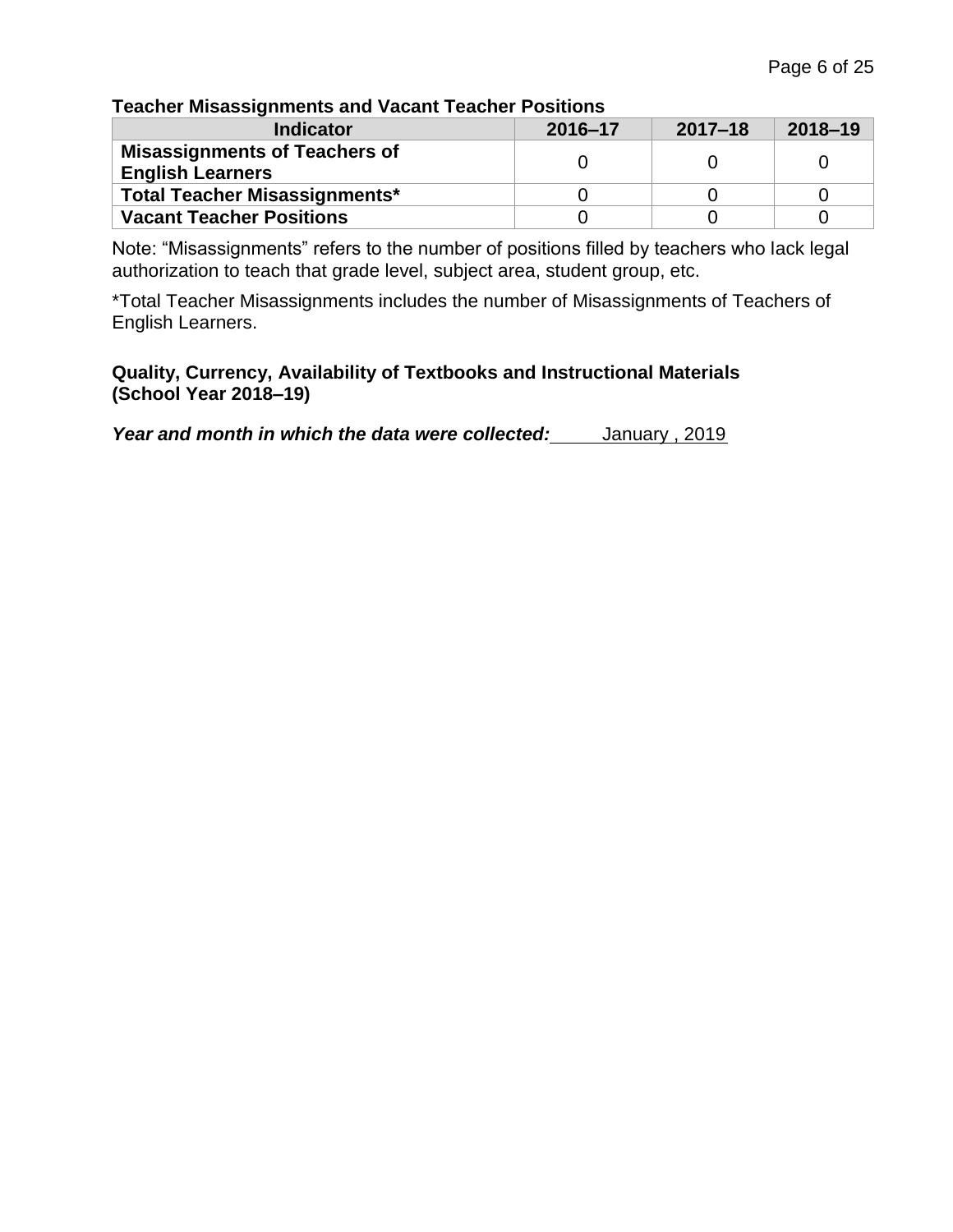| <b>Subject</b>                         | <b>Textbooks and Instructional</b><br><b>Materials/year of Adoption</b>                                                                                                                                                                                                                                                                                                                                                                                                                                                                                                                                                                                                                                                                                                                             | <b>From</b><br><b>Most</b><br><b>Recent</b><br><b>Adoption?</b> | <b>Percent</b><br><b>Students</b><br>Lacking<br>Own<br><b>Assigned</b><br>Copy |
|----------------------------------------|-----------------------------------------------------------------------------------------------------------------------------------------------------------------------------------------------------------------------------------------------------------------------------------------------------------------------------------------------------------------------------------------------------------------------------------------------------------------------------------------------------------------------------------------------------------------------------------------------------------------------------------------------------------------------------------------------------------------------------------------------------------------------------------------------------|-----------------------------------------------------------------|--------------------------------------------------------------------------------|
| <b>Reading/Language</b><br><b>Arts</b> | DPL(K-5th) McGraw Hill Reading<br>Wonders (subscription) and Literature<br>Anthology Grade 3 and 4 Books. 2017;<br><b>McGraw Hill Education, Wonders</b><br>Reading Writing Workshop CA, 2017;<br><b>McGraw Hill Education, Wonders</b><br>Literature Anthology CA, 2017; McGraw<br>Hill Education, Your Turn Practice Book,<br>2017; McGraw Hill Wonders, 4th grade,<br>2016-17 ; McGraw Hill Wonders program<br>with on-line component, 2017; Steck-<br>Vaughn Spelling, 4th grade, 2002. (6th-<br>8th) McGraw Hill Connect Ed ELA grade<br>6,7 Online platform, CA 2017 (9th-12th)<br>McGraw Hill Connect Ed ELA grade<br>9,10,12 Online platform, CA 2017 (9th-<br>12th) The Saint Martin's Guide to Writing<br>11th Edition. Bedford St. Martins, 2016<br>Macmillan higher ed (college and AP) | Yes                                                             | 0.0                                                                            |
| <b>Mathematics</b>                     | (K-3rd) Houghton Mifflin Harcourt, CA<br>Go Math, 2015 • (4th-5th) Houghton<br>Mifflin, Go Math CA, 2015 / 2015 • (4th-<br>8th) Big Ideas Math Common core<br>Curriculum CA, Course 2 & 3, 2015 /<br>2015 • (9th-12th) Glencoe McGraw-Hill,<br>Algebra 1, 2008 · (12th) Cengage<br>Learning, Calculus for AP, 2017;<br>Brooks/Cole, Physics: Calculus, 2000                                                                                                                                                                                                                                                                                                                                                                                                                                         | Yes                                                             | 0.0                                                                            |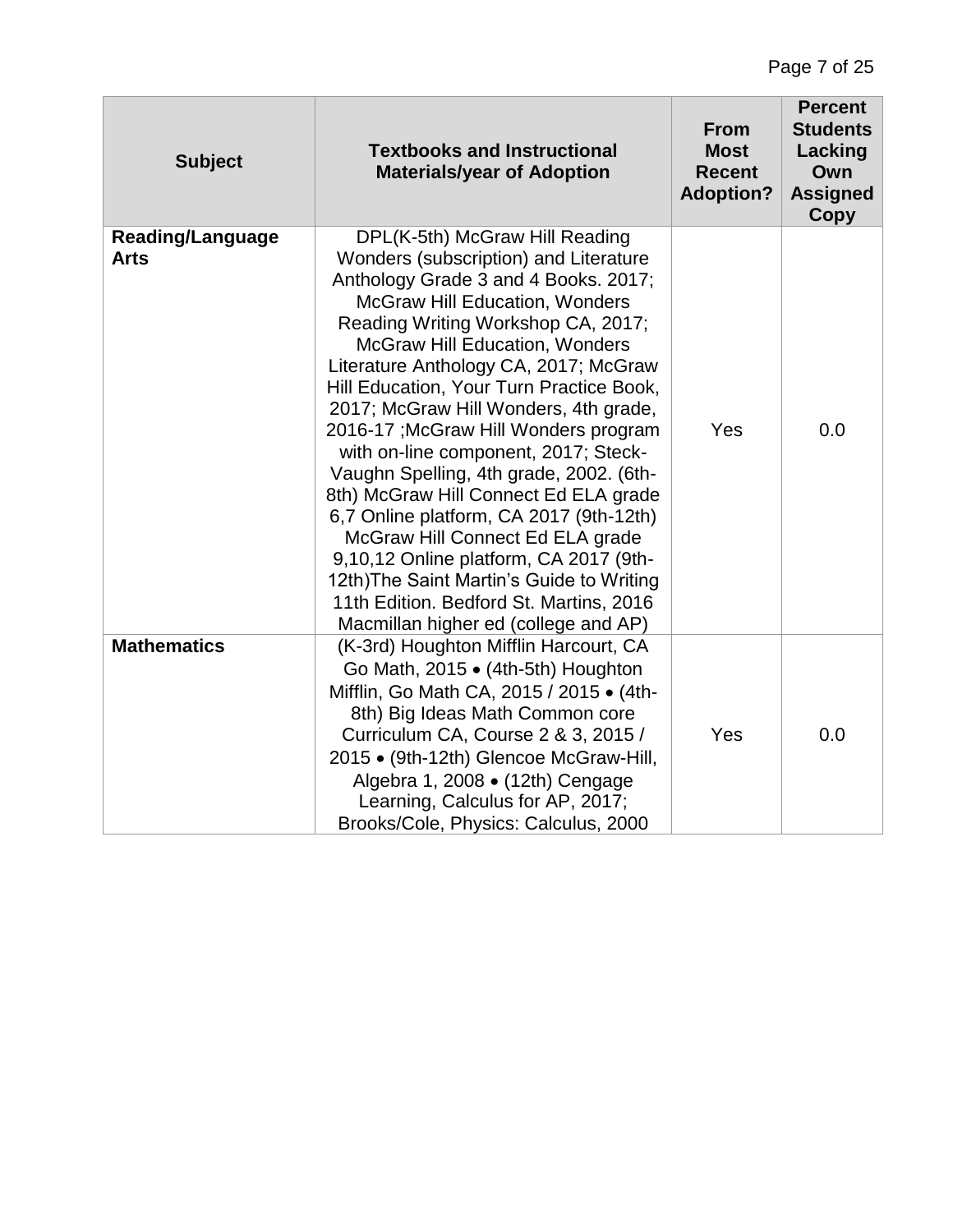| <b>Science</b>                              | • (1st-5th) Houghton Mifflin Harcourt,<br>Science Fusion, 2017 • (6th-7th)<br>Houghton Mifflin Harcourt, Science<br>Fusion, 2017 • (9th-10th) Glencoe, Earth<br>Science, 2017 • (12th) Schaum's,<br>College Physics, 2012 • (9th-12th) A.P.<br>Biology: Campbell-Reece, Biology,<br>Eighth Edition / 2014 $\bullet$ (9th-12th)<br><b>Student Study Guide (companion issue</b><br>to Campbell-Reece, Biology) / 2014 .<br>(9th-12th) Practicing Biology (companion<br>issue to Campbell Reece, Biology) /<br>2014 • (9th-12th) AP Biology<br>Investigative Labs; An Inquiry-Based<br>Approach (Download) / 2014 • (9th-12th)<br>The Princeton Review, Cracking the AP<br>Biology Exam / 2014                               | Yes | 0.0 |
|---------------------------------------------|---------------------------------------------------------------------------------------------------------------------------------------------------------------------------------------------------------------------------------------------------------------------------------------------------------------------------------------------------------------------------------------------------------------------------------------------------------------------------------------------------------------------------------------------------------------------------------------------------------------------------------------------------------------------------------------------------------------------------|-----|-----|
| <b>History-Social</b><br><b>Science</b>     | (4th) History-Social Science CA. Studies,<br>Houghton Mifflin Harcourt, 2017 • (5th)<br>Harcourt, The United States: Making a<br>New Nation / 2015 • (6th-7th) A History<br>of the World, McGraw-Hill Education<br>2018 • (9th-12th) Glencoe, World History<br>Modern Times, 2006 • (9th-12th)<br>Glencoe, World History and Geography<br>Modern Times, 2018 · (12th) Kernell, S.,<br>The Logic of American Politics, CQ<br>Press, 2009 • (12th) Holt McDougal,<br>Civics in Practice, 2009 • (12th) Dalton,<br>D., Power Over People, The Teaching<br>Company, 1998 • (12th) Krugman, P,<br>and Wells, R., Microeconomics, Worth<br>Publishers, 2012 • (12th) Isbister, J.,<br>Promises Not Kept, Kumarian Press<br>2006 | Yes | 0.0 |
| <b>Foreign Language</b>                     | (9th-12th) McGraw Hill Education, Asi se<br>Dice, 2016                                                                                                                                                                                                                                                                                                                                                                                                                                                                                                                                                                                                                                                                    | Yes | 0.0 |
| <b>Health</b>                               | (9th-10th) Glencoe Health, McGraw Hill<br>Education, 2015 • (10th) Glencoe<br><b>Responsible Driving McGraw Hill</b><br>Education, 2006                                                                                                                                                                                                                                                                                                                                                                                                                                                                                                                                                                                   | Yes | 0.0 |
| <b>Visual and</b><br><b>Performing Arts</b> | (9th-12, A.P.) Design Basics, Fifth<br>Edition, Harcourt College Publishers, 5th<br>Ed, 2002 • (9th-12th A.P.) Drawing on<br>the Artist Within, Simon and Schuster,<br>1986                                                                                                                                                                                                                                                                                                                                                                                                                                                                                                                                               | Yes | 0.0 |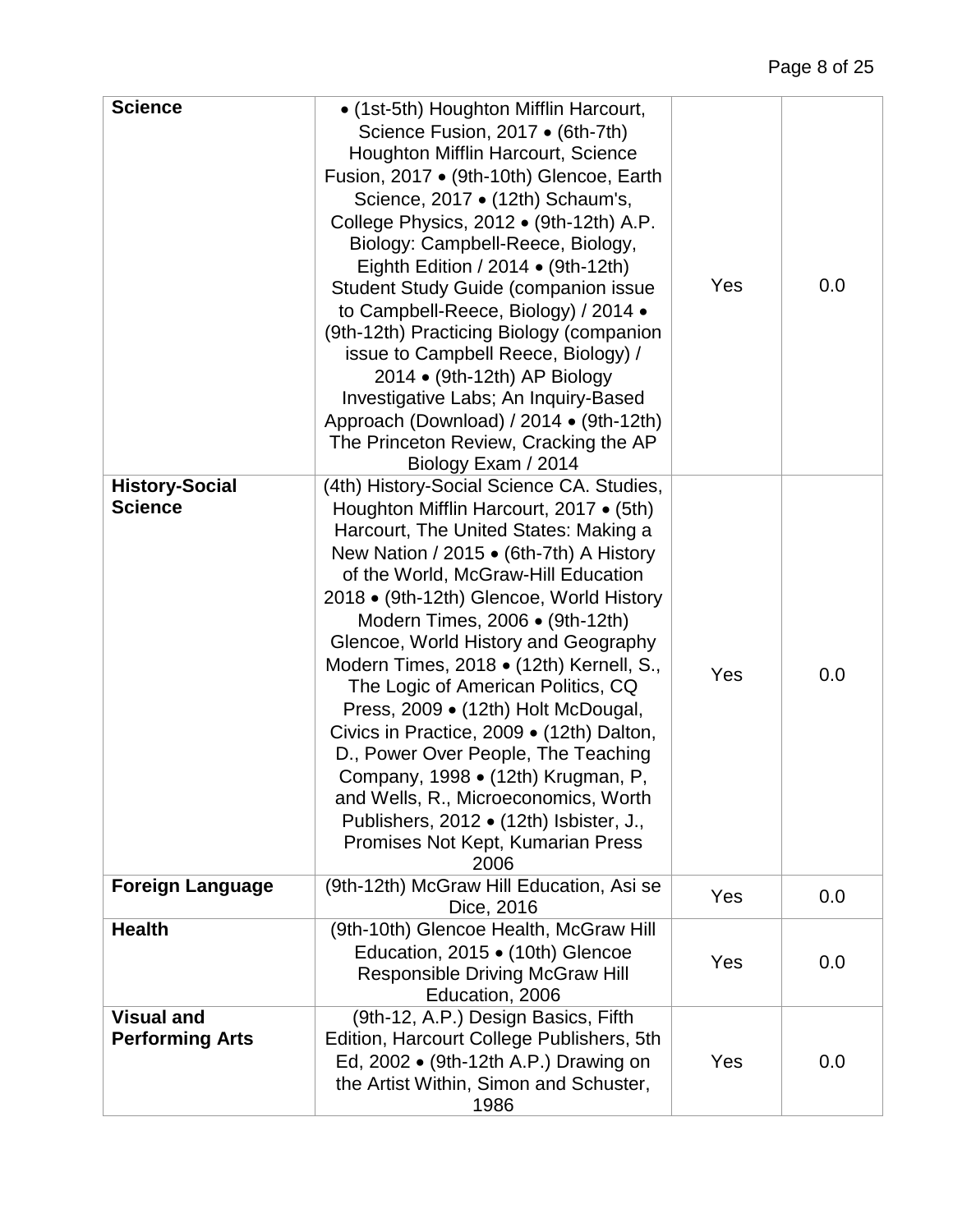| <b>Science Laboratory</b><br><b>Equipment (grades 9-</b><br>12) | Glencoe Physics equipment 2004 •<br>Chemical Laboratory Materials 2015 .<br>Flinn Scientific, materials and equipment<br>for Chemistry, 2013 . Flinn Scientific<br>materials and equipment, for AP Biology,<br>2014 • Carolina Biological Supply,<br>materials and equipment for AP Biology,<br>2014 • Pasco Advanced Physics, Starter<br><b>Bundle, 2014</b> | Yes | 0.0 |
|-----------------------------------------------------------------|---------------------------------------------------------------------------------------------------------------------------------------------------------------------------------------------------------------------------------------------------------------------------------------------------------------------------------------------------------------|-----|-----|
|-----------------------------------------------------------------|---------------------------------------------------------------------------------------------------------------------------------------------------------------------------------------------------------------------------------------------------------------------------------------------------------------------------------------------------------------|-----|-----|

Note: Cells with N/A values do not require data.

# **School Facility Conditions and Planned Improvements**

The Pacific Valley School campus was originally constructed in 1953. Our campus is located on a five-acre parcel controlled by the United States Forest Service. The campus is located on Highway one on a remote stretch of highway that hugs the rugged south coast of Big Sur. Because of our remoteness, there is no available connection to the power grid, sewer system or water system. The campus is independent of county or city services except for phone and garbage. Our campus is powered by a stand-alone power plant comprised of hybrid solar panel grid and propane generators that store generated energy to 32 deep cell batteries. Stored and generated energy is converted to AC by Out Back inverters. A water well, storage tank and gravity fed water lines supply water storage capacity of 18,000 gallons. The power plant, water system and sewer system are included in the comprehensive safety plan and are managed according to the state health department standards and the Office of Public School Construction facilities standards. The most recent renovations are a \$540,000 upgrade to our power plant which included the installation of a new roof, solar panels, inverters and 50KW generator. Other facilities on campus include the main building with three classrooms and a kitchen, an office portable, a maintenance shop portable with kitchen storage, two relocatable classrooms, triple wide modular unit with a kitchen and handicap restroom, storage sheds, a generator shed, a hazardous materials storage shed and a recently donated cabin for the administrator's overnight lodging. At the time of publication, 100% of the school's restrooms were in good working order.

Deferred Maintenance Budget The district maintains its own roofing, plumbing, heating, electrical systems, interior or exterior painting, and floor systems with a combination of maintenance staff and hiring of outside contractors. The annual maintenance budget of \$31,820 represents 3.5% of the district's general fund budget. Big Sur Unified recently completed a \$550,000 construction project through a California State Hardship Grant upgrade to its power system and roof on the main building, originally built in 1953. The power system is comprised of propane generators, solar panels, storage batteries, inverters, that have just been upgraded. It is necessary to supply our own power because we are off the grid due to our remote location. Pacific Valley School follows the five-year maintenance plan each year so that upgrades are on schedule. An example is the rewiring of the electrical system, and installation of a new battery bank in November of 2015, new ramps and steps in 2009 and 2010 school years. Plans for the immediate future are to replace flooring in one classroom of the main building and remove an inside wall in a modular unit. The District is currently working on further upgrading its energy efficacy with its \$71,000 Grant from Prop. 39. We also have applied for a \$188,000 Hardship Grant to repair our septic system.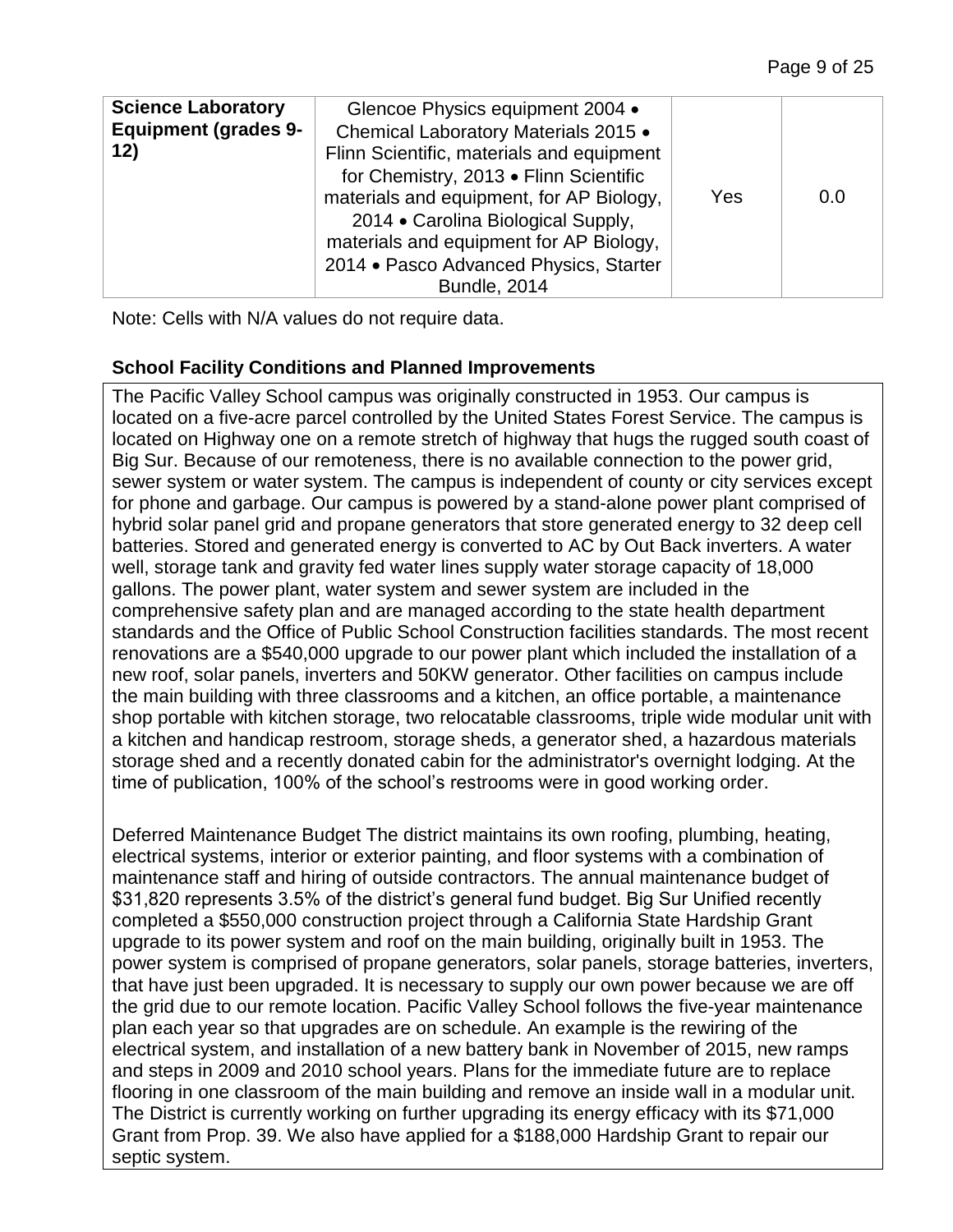### **School Facility Good Repair Status**

Using the **most recently collected** FIT data (or equivalent), provide the following:

- Determination of repair status for systems listed
- Description of any needed maintenance to ensure good repair
- The year and month in which the data were collected
- The overall rating

*Year and month of the most recent FIT report:* August, 2015

| <b>System Inspected</b>                                                          | Rating | <b>Repair Needed and Action</b><br><b>Taken or Planned</b>                   |
|----------------------------------------------------------------------------------|--------|------------------------------------------------------------------------------|
| <b>Systems: Gas Leaks,</b><br>Mechanical/HVAC,<br>Sewer                          | Good   |                                                                              |
| <b>Interior: Interior</b><br><b>Surfaces</b>                                     | Good   |                                                                              |
| <b>Cleanliness: Overall</b><br>Cleanliness, Pest/<br><b>Vermin Infestation</b>   | Fair   |                                                                              |
| <b>Electrical: Electrical</b>                                                    | Good   |                                                                              |
| <b>Restrooms/Fountains:</b><br>Restrooms, Sinks/<br><b>Fountains</b>             | Poor   | State funding approved to<br>upgrade restrooms                               |
| <b>Safety: Fire Safety,</b><br><b>Hazardous Materials</b>                        | Good   | Repairs to SCCLT building fire<br>alarm system is required and in<br>process |
| <b>Structural: Structural</b><br>Damage, Roofs                                   | Good   |                                                                              |
| <b>External:</b><br>Playground/School<br>Grounds, Windows/<br>Doors/Gates/Fences | Good   |                                                                              |

#### **Overall Facility Rate**

*Year and month of the most recent FIT report:* August 2015

**Overall Rating: Good**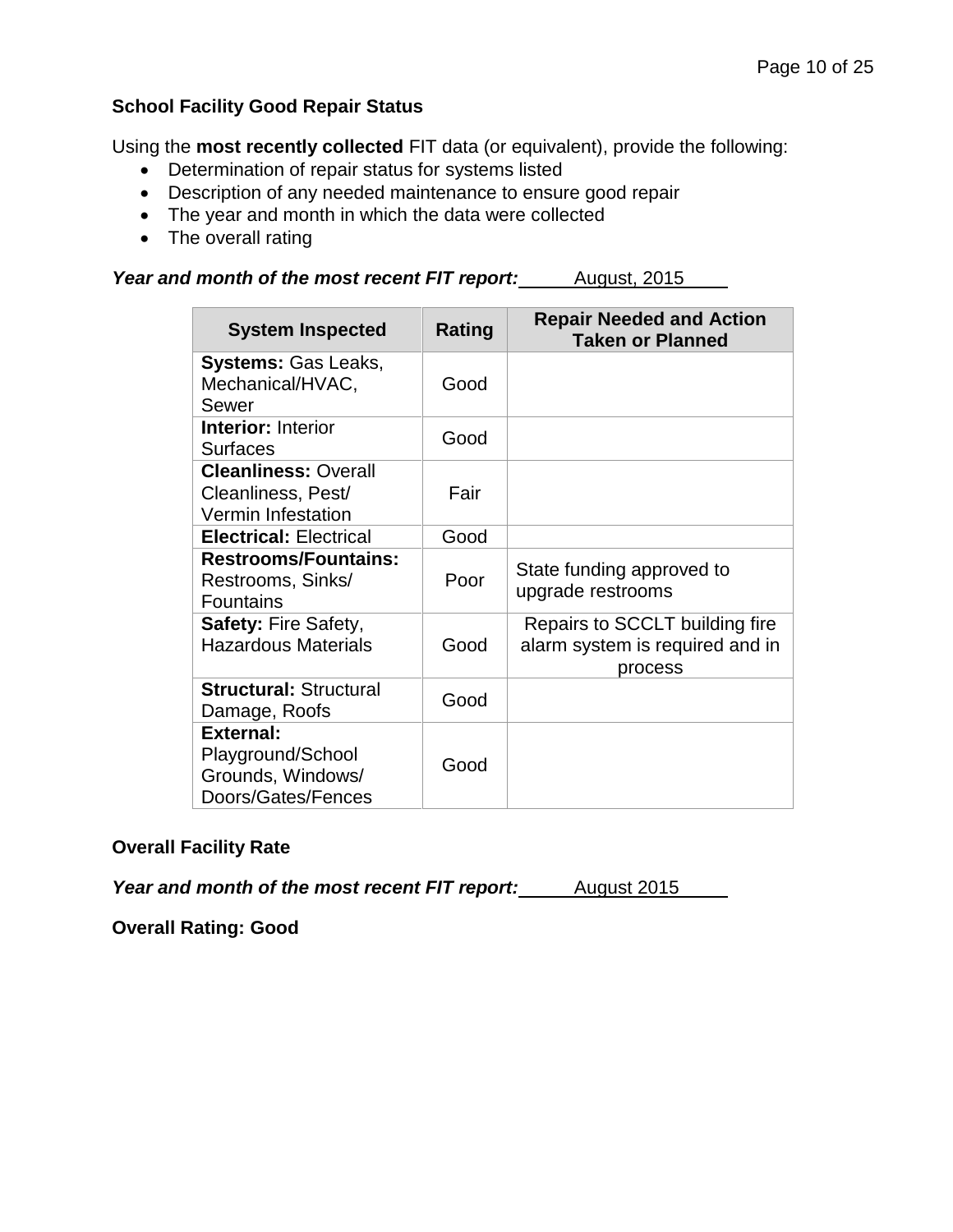# **B.Pupil Outcomes**

# **State Priority: Pupil Achievement**

The SARC provides the following information relevant to the State priority: Pupil Achievement (Priority 4):

- **Statewide assessments** (i.e., California Assessment of Student Performance and Progress [CAASPP] System, which includes the Smarter Balanced Summative Assessments for students in the general education population and the California Alternate Assessments [CAAs] for English language arts/literacy [ELA] and mathematics given in grades three through eight and grade eleven. Only eligible students may participate in the administration of the CAAs. CAAs items are aligned with alternate achievement standards, which are linked with the Common Core State Standards [CCSS] for students with the most significant cognitive disabilities); and
- The percentage of students who have successfully completed courses that satisfy the requirements for entrance to the University of California and the California State University, or career technical education sequences or programs of study.

| <b>CAASPP Test Results in ELA and Mathematics for All Students</b> |
|--------------------------------------------------------------------|
| <b>Grades Three through Eight and Grade Eleven</b>                 |
| Percentage of Students Meeting or Exceeding the State Standard     |

| <b>Subject</b>                                                                 | <b>School</b><br>$2016 - 17$ | <b>School</b><br>$2017 - 18$ | <b>District</b><br>$2016 - 17$ | <b>District</b><br>$2017 - 18$ | <b>State</b><br>2016-17 | <b>State</b><br>$2017 - 18$ |
|--------------------------------------------------------------------------------|------------------------------|------------------------------|--------------------------------|--------------------------------|-------------------------|-----------------------------|
| <b>English Language</b><br><b>Arts/Literacy</b><br>$\left($ grades 3-8 and 11) | $-$                          | $- -$                        | 51.0                           | 69.0                           | 48.0                    | 50.0                        |
| <b>Mathematics</b><br>$\left($ grades 3-8 and 11)                              | $-$                          | $- -$                        | 41.0                           | 61.0                           | 37.0                    | 38.0                        |

Note: Percentages are not calculated when the number of students tested is ten or less, either because the number of students in this category is too small for statistical accuracy or to protect student privacy.

Note: ELA and mathematics test results include the Smarter Balanced Summative Assessment and the CAA. The "Percent Met or Exceeded" is calculated by taking the total number of students who met or exceeded the standard on the Smarter Balanced Summative Assessment plus the total number of students who met the standard (i.e., achieved Level 3–Alternate) on the CAAs divided by the total number of students who participated in both assessments.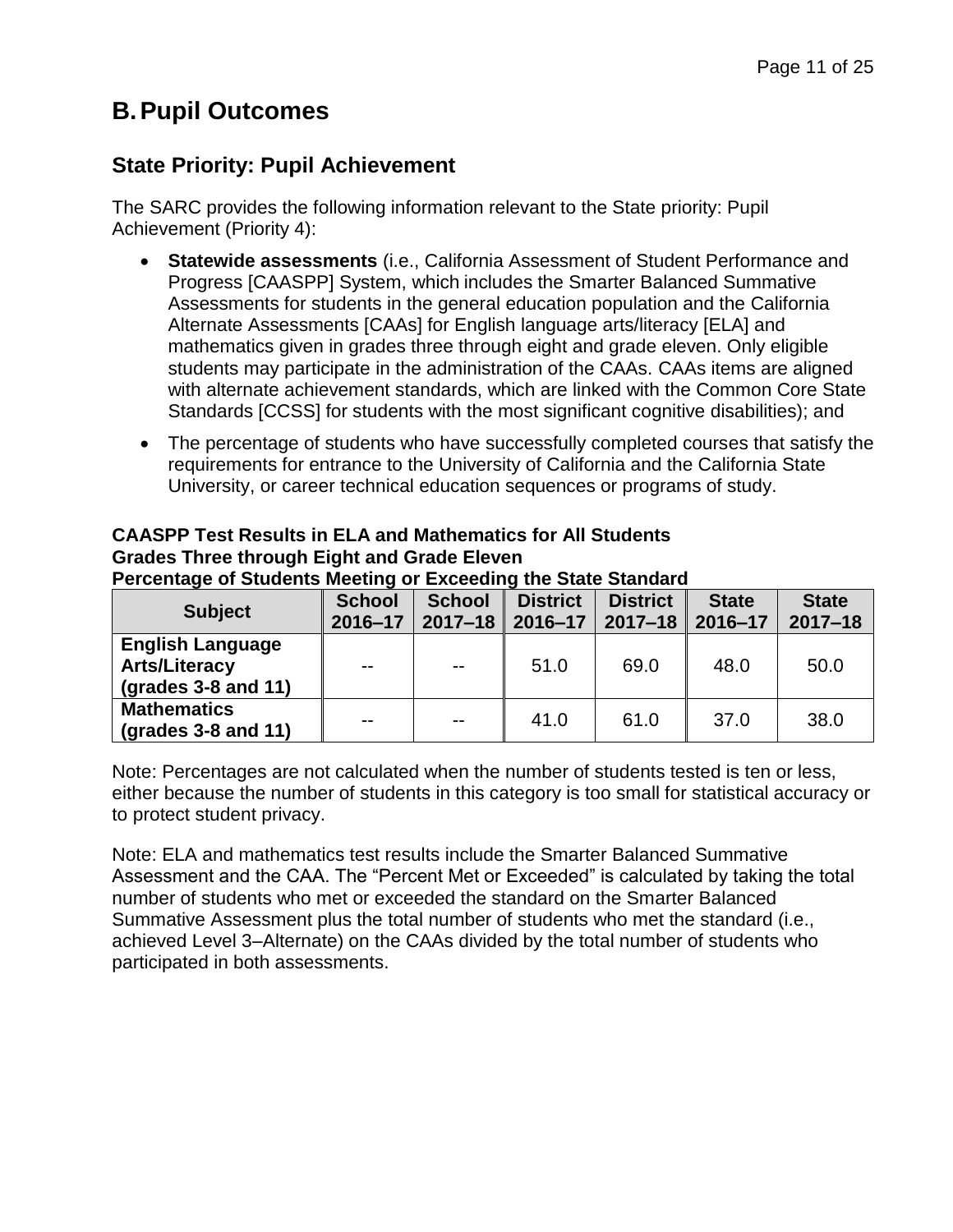### **CAASPP Test Results in ELA by Student Group Grades Three through Eight and Grade Eleven (School Year 2017–18)**

| <b>Student Group</b>                                                     | <b>Total</b><br><b>Enrollment</b> | <b>Number</b><br><b>Tested</b> | <b>Percent</b><br><b>Tested</b> | <b>Percent</b><br>Met or<br><b>Exceeded</b> |
|--------------------------------------------------------------------------|-----------------------------------|--------------------------------|---------------------------------|---------------------------------------------|
| <b>All Students</b>                                                      | --                                | --                             | --                              | --                                          |
| <b>Male</b>                                                              | --                                | --                             |                                 |                                             |
| <b>Female</b>                                                            |                                   |                                |                                 |                                             |
| <b>Black or African</b><br><b>American</b>                               | --                                |                                |                                 |                                             |
| American Indian or<br><b>Alaska Native</b>                               |                                   |                                |                                 |                                             |
| <b>Asian</b>                                                             | --                                | --                             | --                              | --                                          |
| <b>Filipino</b>                                                          | --                                | --                             |                                 |                                             |
| <b>Hispanic or Latino</b>                                                |                                   |                                |                                 |                                             |
| <b>Native Hawaiian or</b><br><b>Pacific Islander</b>                     | --                                |                                |                                 |                                             |
| <b>White</b>                                                             | --                                | --                             | --                              | --                                          |
| <b>Two or More Races</b>                                                 | --                                |                                |                                 |                                             |
| Socioeconomically<br><b>Disadvantaged</b>                                |                                   |                                |                                 |                                             |
| <b>English Learners</b>                                                  | --                                | --                             | --                              |                                             |
| <b>Students with</b><br><b>Disabilities</b>                              |                                   |                                |                                 |                                             |
| <b>Students Receiving</b><br><b>Migrant Education</b><br><b>Services</b> |                                   |                                |                                 |                                             |
| <b>Foster Youth</b>                                                      | --                                |                                |                                 |                                             |

Note: ELA test results include the Smarter Balanced Summative Assessment and the CAA. The "Percent Met or Exceeded" is calculated by taking the total number of students who met or exceeded the standard on the Smarter Balanced Summative Assessment plus the total number of students who met the standard (i.e., achieved Level 3–Alternate) on the CAAs divided by the total number of students who participated in both assessments.

Note: Double dashes (--) appear in the table when the number of students is ten or less, either because the number of students in this category is too small for statistical accuracy or to protect student privacy.

Note: The number of students tested includes all students who participated in the test whether they received a score or not; however, the number of students tested is not the number that was used to calculate the achievement level percentages. The achievement level percentages are calculated using only students who received scores.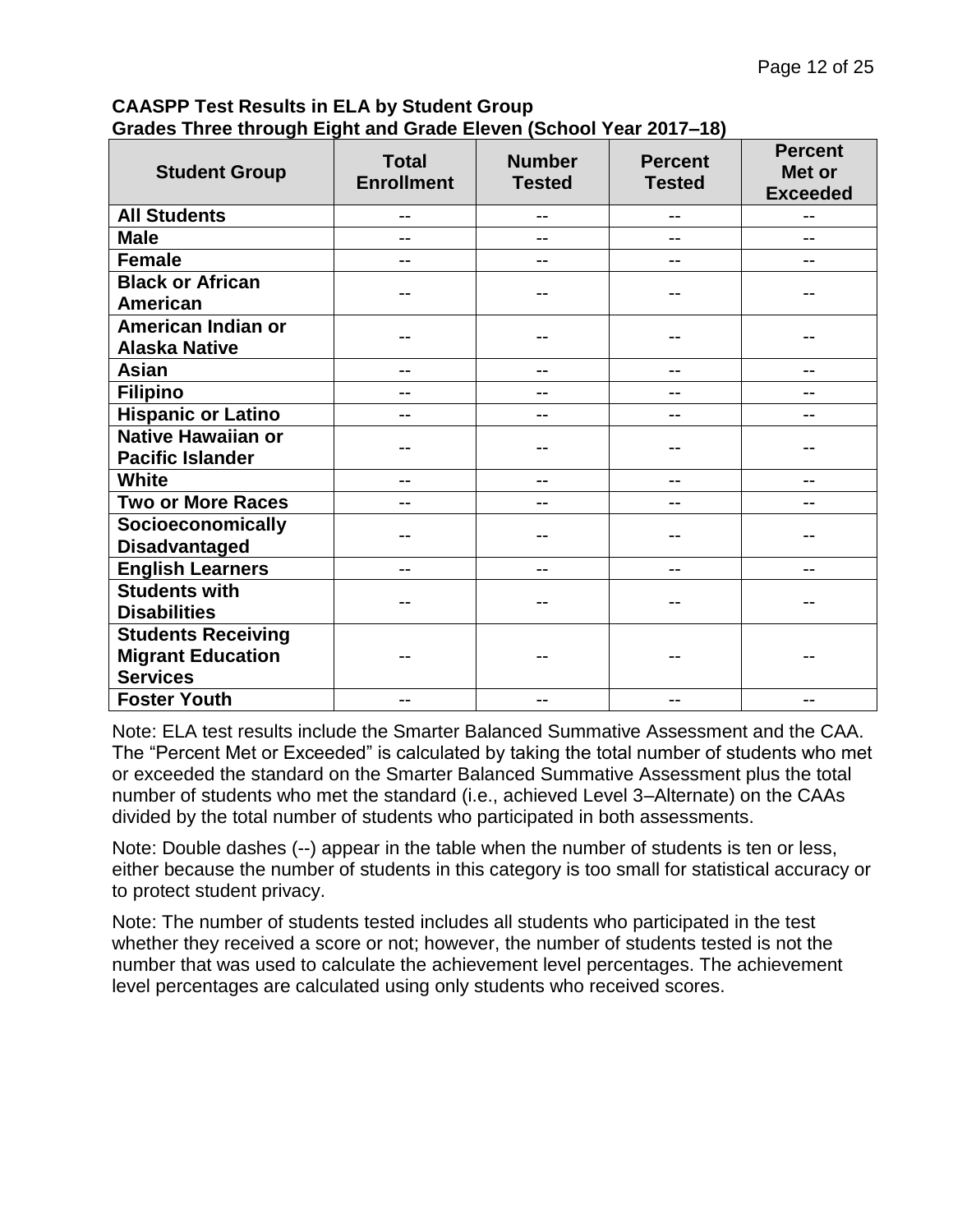**CAASPP Test Results in Mathematics by Student Group Grades Three through Eight and Grade Eleven (School Year 2017–18)**

| <b>Student Group</b>                                                     | <b>Total</b><br><b>Enrollment</b> | <b>Number</b><br><b>Tested</b> | <b>Percent</b><br><b>Tested</b> | <b>Percent</b><br>Met or<br><b>Exceeded</b> |
|--------------------------------------------------------------------------|-----------------------------------|--------------------------------|---------------------------------|---------------------------------------------|
| <b>All Students</b>                                                      | --                                | --                             | --                              | --                                          |
| <b>Male</b>                                                              |                                   | --                             |                                 |                                             |
| <b>Female</b>                                                            |                                   | --                             |                                 |                                             |
| <b>Black or African</b><br><b>American</b>                               | --                                | --                             |                                 |                                             |
| American Indian or<br><b>Alaska Native</b>                               |                                   |                                |                                 |                                             |
| <b>Asian</b>                                                             | --                                | --                             | --                              | --                                          |
| <b>Filipino</b>                                                          | --                                | --                             |                                 | --                                          |
| <b>Hispanic or Latino</b>                                                | --                                | --                             | --                              | --                                          |
| <b>Native Hawaiian or</b><br><b>Pacific Islander</b>                     | --                                | --                             |                                 |                                             |
| <b>White</b>                                                             | --                                | --                             |                                 |                                             |
| <b>Two or More Races</b>                                                 |                                   | --                             |                                 |                                             |
| Socioeconomically<br><b>Disadvantaged</b>                                |                                   |                                |                                 |                                             |
| <b>English Learners</b>                                                  | --                                | --                             | --                              | --                                          |
| <b>Students with</b><br><b>Disabilities</b>                              |                                   |                                |                                 |                                             |
| <b>Students Receiving</b><br><b>Migrant Education</b><br><b>Services</b> |                                   |                                |                                 |                                             |
| <b>Foster Youth</b>                                                      |                                   |                                |                                 |                                             |

Note: Mathematics test results include the Smarter Balanced Summative Assessment and the CAA. The "Percent Met or Exceeded" is calculated by taking the total number of students who met or exceeded the standard on the Smarter Balanced Summative Assessment plus the total number of students who met the standard (i.e., achieved Level 3– Alternate) on the CAAs divided by the total number of students who participated in both assessments.

Note: Double dashes (--) appear in the table when the number of students is ten or less, either because the number of students in this category is too small for statistical accuracy or to protect student privacy.

Note: The number of students tested includes all students who participated in the test whether they received a score or not; however, the number of students tested is not the number that was used to calculate the achievement level percentages. The achievement level percentages are calculated using only students who received scores.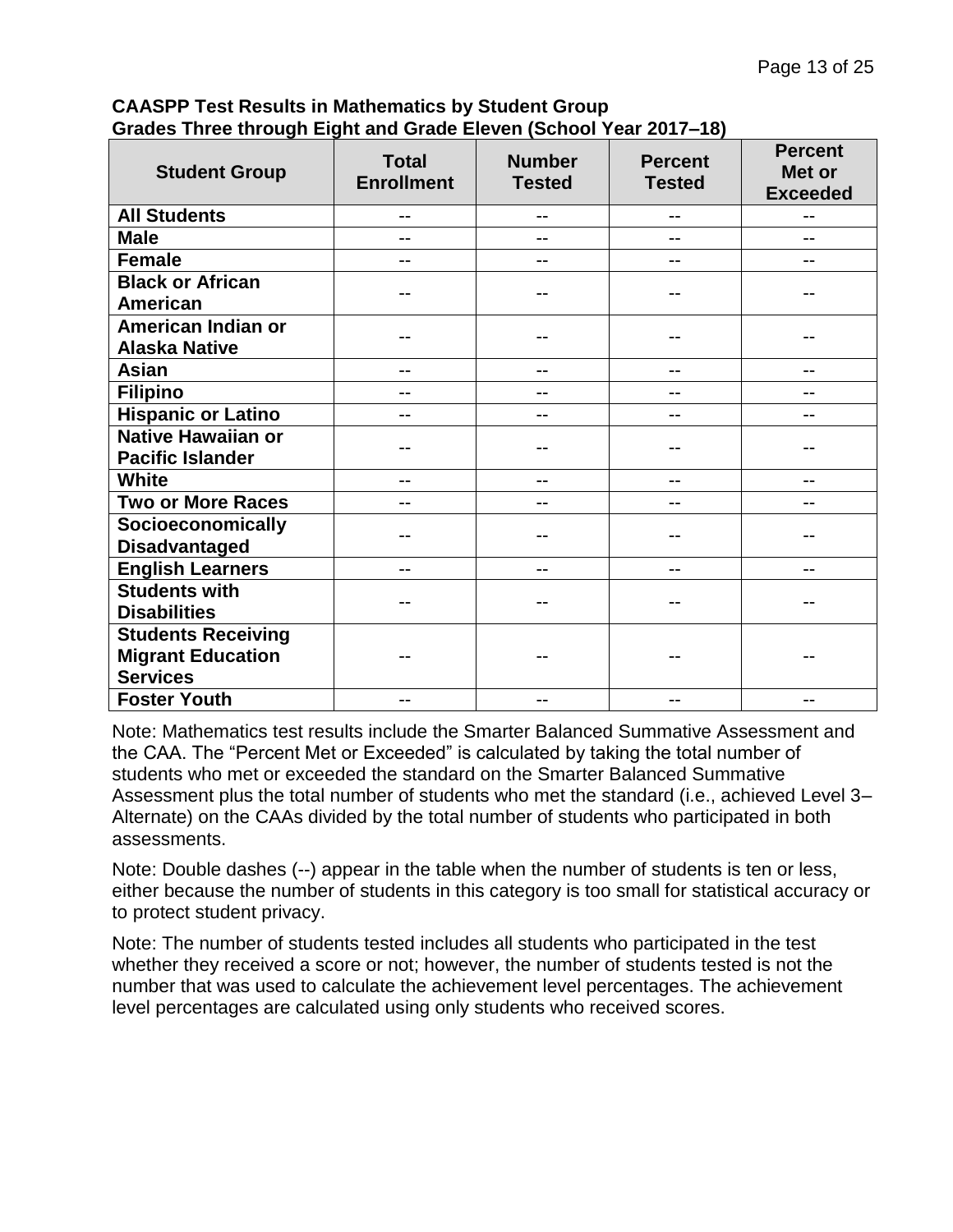#### **CAASPP Test Results in Science for All Students Grades Five, Eight, and High School Percentage of Students Meeting or Exceeding the State Standard**

| <b>Subject</b>                                       | <b>School</b> | <b>School</b> | <b>District</b> | <b>District</b> | <b>State</b> | <b>State</b> |
|------------------------------------------------------|---------------|---------------|-----------------|-----------------|--------------|--------------|
|                                                      | 2016-17       | $2017 - 18$   | 2016-17         | $2017 - 18$     | 2016-17      | $2017 - 18$  |
| <b>Science</b><br>(grades $5, 8$ and<br>high school) | N/A           | N/A           | N/A             | N/A             | N/A          | N/A          |

Note: Cells with N/A values do not require data.

Note: The 2016–17 and 2017–18 data are not available. The CDE is developing a new science assessment based on the Next Generation Science Standards for California Public Schools (CA NGSS). The new California Science Test (CAST) was pilot-tested in spring 2017 and field-tested in spring 2018. The CAST will be administered operationally during the 2018–19 school year. The CAA for Science was pilot-tested for two years (i.e., 2016–17 and 2017–18) and the CAA for Science will be field-tested in 2018–19.

Note: Science test results include the CAST and the CAA for Science. The "Percent Met or Exceeded" is calculated by taking the total number of students who met or exceeded the standard on the CAST plus the total number of students who met the standard (i.e., achieved Level 3–Alternate) on the CAA for Science divided by the total number of students who participated on both assessments.

# **Career Technical Education (CTE) Programs (School Year 2017–18)**

Students participate in Community College concurrent enrollment classes. Local Professionals have provided after school programs for engineering, architectural and design project enrichment courses. Videography, animation and photography projects have also been implemented for interested students.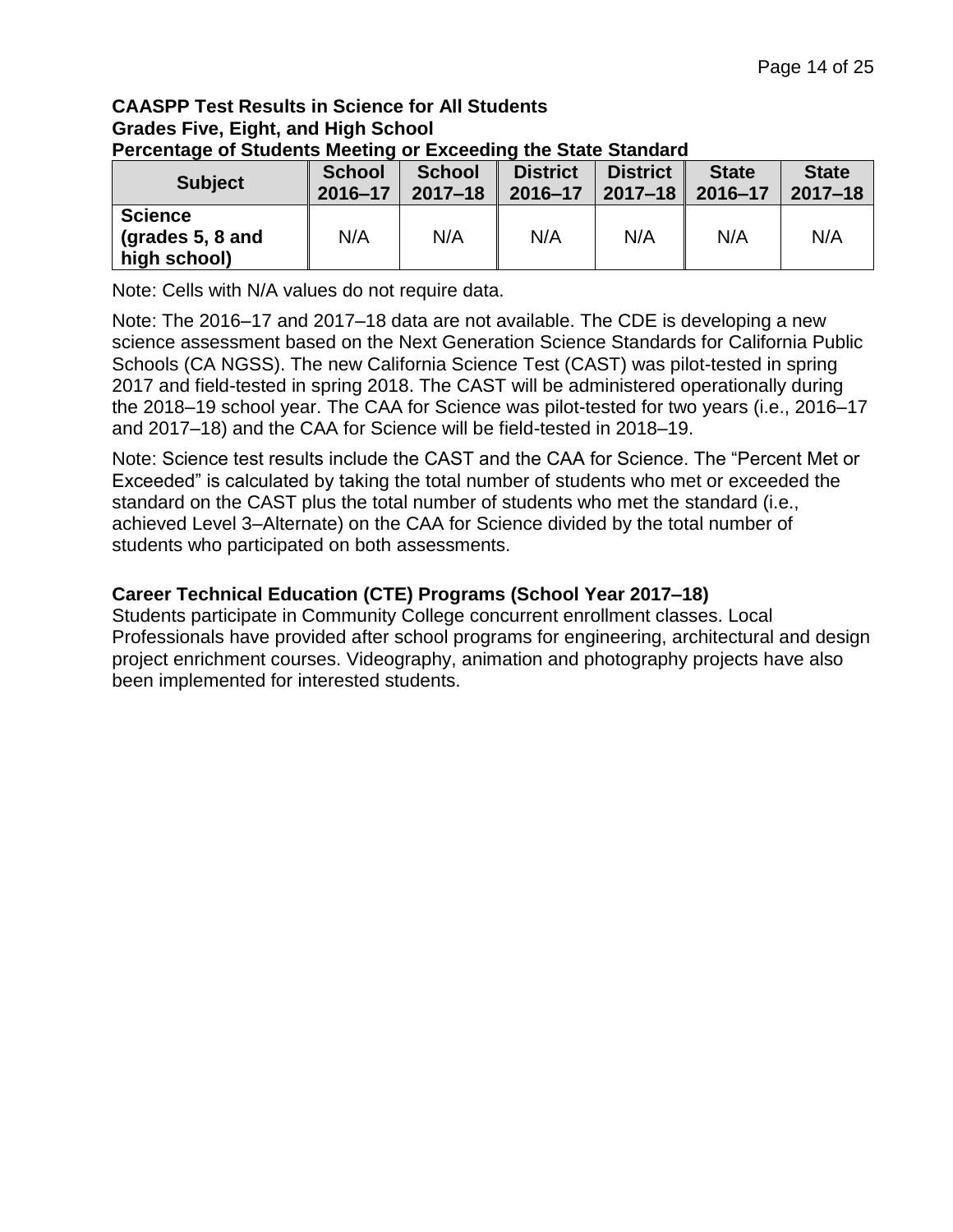| <b>Measure</b>                                                                                                                            | <b>CTE Program</b><br><b>Participation</b> |
|-------------------------------------------------------------------------------------------------------------------------------------------|--------------------------------------------|
| <b>Number of Pupils Participating in CTE</b>                                                                                              |                                            |
| Percent of Pupils Completing a CTE Program and Earning<br>a High School Diploma                                                           |                                            |
| <b>Percent of CTE Courses Sequenced or Articulated</b><br><b>Between the School and Institutions of Postsecondary</b><br><b>Education</b> |                                            |

# **Career Technical Education (CTE) Participation (School Year 2017–18)**

**Courses for University of California (UC) and/or California State University (CSU) Admission**

| <b>UC/CSU Course Measure</b>                                                 | <b>Percent</b> |
|------------------------------------------------------------------------------|----------------|
| 2017–18 Pupils Enrolled in Courses Required for UC/CSU<br><b>Admission</b>   | 45.0           |
| 2016–17 Graduates Who Completed All Courses Required<br>for UC/CSU Admission | $- -$          |

# **State Priority: Other Pupil Outcomes**

The SARC provides the following information relevant to the State priority: Other Pupil Outcomes (Priority 8):

Pupil outcomes in the subject area of physical education

### **California Physical Fitness Test Results (School Year 2017–18)**

| <b>Grade Level</b> | <b>Percentage of</b><br><b>Students Meeting</b><br><b>Four of Six</b><br><b>Fitness Standards</b> | <b>Percentage of</b><br><b>Students Meeting</b><br><b>Five of Six</b><br><b>Fitness Standards</b> | Percentage of<br><b>Students Meeting</b><br><b>Six of Six</b><br><b>Fitness Standards</b> |
|--------------------|---------------------------------------------------------------------------------------------------|---------------------------------------------------------------------------------------------------|-------------------------------------------------------------------------------------------|
| 5                  |                                                                                                   | $- -$                                                                                             |                                                                                           |
|                    | $***$                                                                                             | $***$                                                                                             | 100                                                                                       |
|                    | $***$                                                                                             | $***$                                                                                             | 10C                                                                                       |

Note: Percentages are not calculated when the number of students tested is ten or less, either because the number of students in this category is too small for statistical accuracy or to protect student privacy.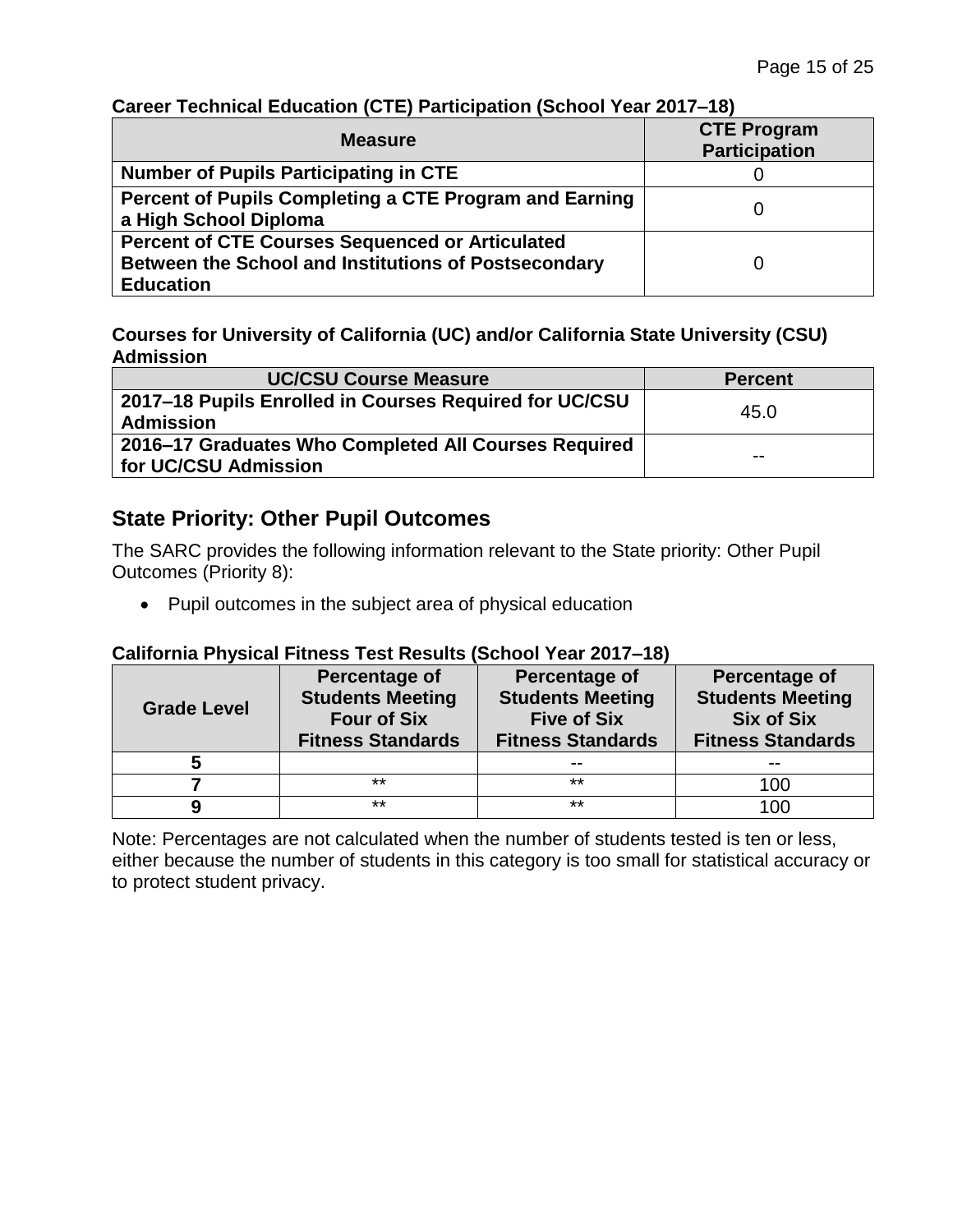# **C.Engagement**

# **State Priority: Parental Involvement**

The SARC provides the following information relevant to the State priority: Parental Involvement (Priority 3):

 Efforts the school district makes to seek parent input in making decisions for the school district and each school site

### **Opportunities for Parental Involvement (School Year 2018–19)**

Parents are encouraged to become volunteers at the school and in the classroom. Parents may also participate in the following committees and events: Budget Committee, LCAP development, School Site Council, PTO and/or run for the School Board. The local community is also very supportive of the school. Pacific Valley School has forged partnerships with several area businesses and agencies, including South Coast Community Land Trust, Big Sur Health Center, US Forest Service, Big Sur Fire Brigade, Big Sur Education Council, CalTrans and Arts Council for Monterey County.

# **State Priority: Pupil Engagement**

The SARC provides the following information relevant to the State priority: Pupil Engagement (Priority 5):

- High school dropout rates; and
- High school graduation rates

### **Dropout Rate and Graduation Rate (Four-Year Cohort Rate)**

| <b>Indicator</b>       | <b>School</b> | <b>School</b> | District<br>2014-15   2015-16   2014-15   2015-16   2014-15   2015-16 | <b>District</b> | <b>State</b> | <b>State</b> |
|------------------------|---------------|---------------|-----------------------------------------------------------------------|-----------------|--------------|--------------|
| <b>Dropout Rate</b>    |               |               | $- -$                                                                 | $- -$           | $- -$        | $- -$        |
| <b>Graduation Rate</b> | 100           | 100           | $- -$                                                                 | $- -$           | $- -$        | $- -$        |

#### **Dropout Rate and Graduation Rate (Four-Year Cohort Rate)**

| <b>Indicator</b>       | $\vert$ 2016-17 $\vert$ 2016-17 $\vert$ 2016-17 | School   District | <b>State</b> |
|------------------------|-------------------------------------------------|-------------------|--------------|
| <b>Dropout Rate</b>    | --                                              |                   | --           |
| <b>Graduation Rate</b> | --                                              |                   | $- -$        |

For the formula to calculate the 2016–17 adjusted cohort graduation rate, see the 2017–18 Data Element Definitions document located on the SARC web page at [https://www.cde.ca.gov/ta/ac/sa/.](https://www.cde.ca.gov/ta/ac/sa/)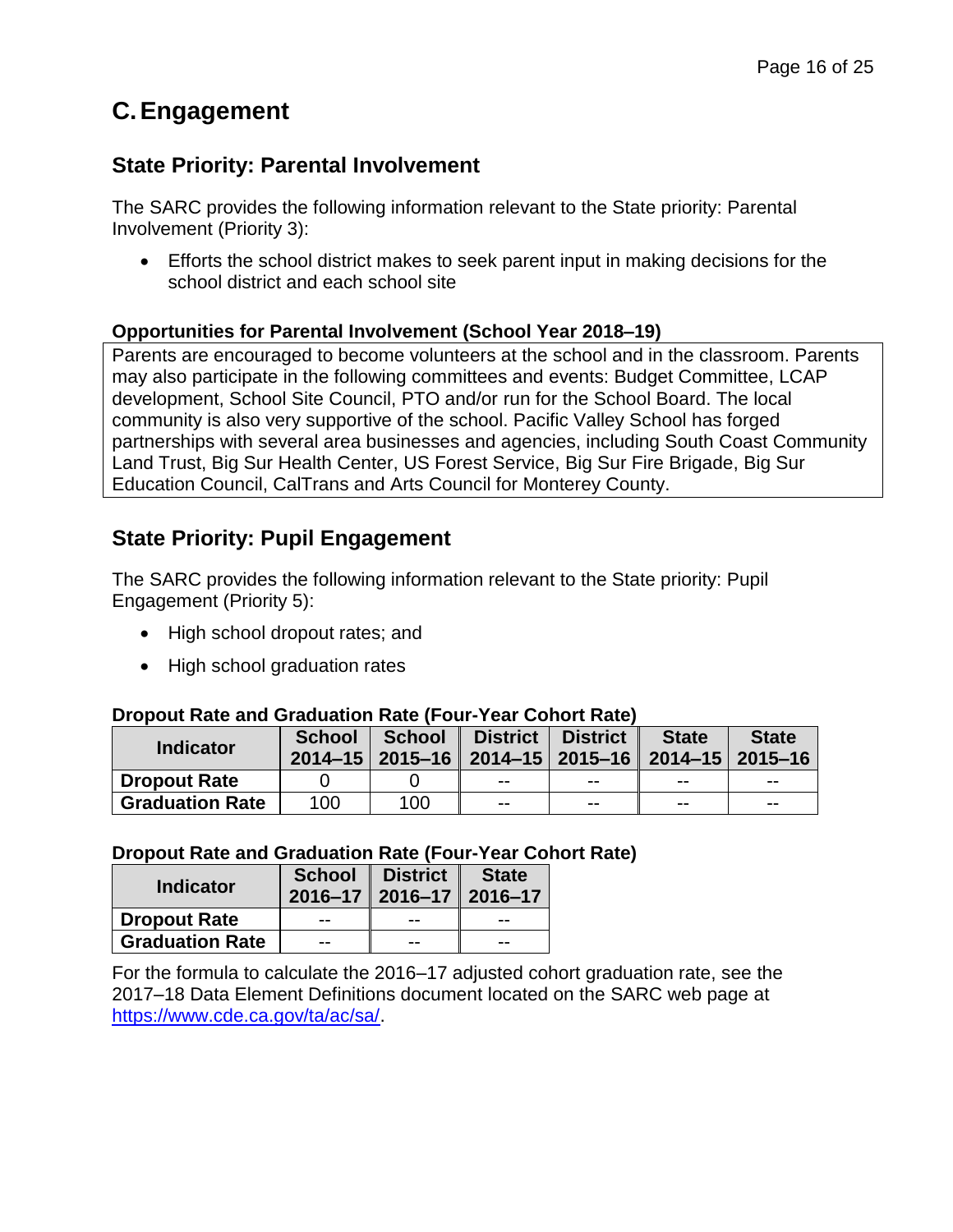**Completion of High School Graduation Requirements – Graduating Class of 2017 (One-Year Rate)**

| <b>Student Group</b>                       | <b>School</b> | <b>District</b> | <b>State</b> |
|--------------------------------------------|---------------|-----------------|--------------|
| <b>All Students</b>                        |               |                 |              |
| <b>Black or African American</b>           |               |                 |              |
| American Indian or Alaska Native           | --            |                 |              |
| <b>Asian</b>                               |               |                 |              |
| <b>Filipino</b>                            |               |                 |              |
| <b>Hispanic or Latino</b>                  |               |                 |              |
| <b>Native Hawaiian or Pacific Islander</b> |               |                 |              |
| <b>White</b>                               |               |                 |              |
| <b>Two or More Races</b>                   | --            |                 |              |
| <b>Socioeconomically Disadvantaged</b>     |               |                 |              |
| <b>English Learners</b>                    |               |                 |              |
| <b>Students with Disabilities</b>          |               |                 |              |
| <b>Foster Youth</b>                        |               |                 |              |

# **State Priority: School Climate**

The SARC provides the following information relevant to the State priority: School Climate (Priority 6):

- Pupil suspension rates;
- Pupil expulsion rates; and
- Other local measures on the sense of safety

#### **Suspensions and Expulsions**

| Rate               | $2015 -$<br>16 | $2016 -$ | $2017 -$<br>18 | School School School District District District State State   State  <br>$2015 -$<br>16 | $2016 -$ | $2017 -$<br>18 | 2015-12016-12017-1<br>16 |       | <b>State</b><br>18 |
|--------------------|----------------|----------|----------------|-----------------------------------------------------------------------------------------|----------|----------------|--------------------------|-------|--------------------|
| <b>Suspensions</b> | 0.0            | 0.0      | 0.0            | 0.0                                                                                     | 0.0      | 0.0            | $- -$                    | $- -$ | $- -$              |
| <b>Expulsions</b>  | 0.0            | 0.0      | 0.0            | 0.0                                                                                     | 0.0      | 0.0            | $- -$                    | $- -$ | $- -$              |

**School Safety Plan (School Year 2018–19)**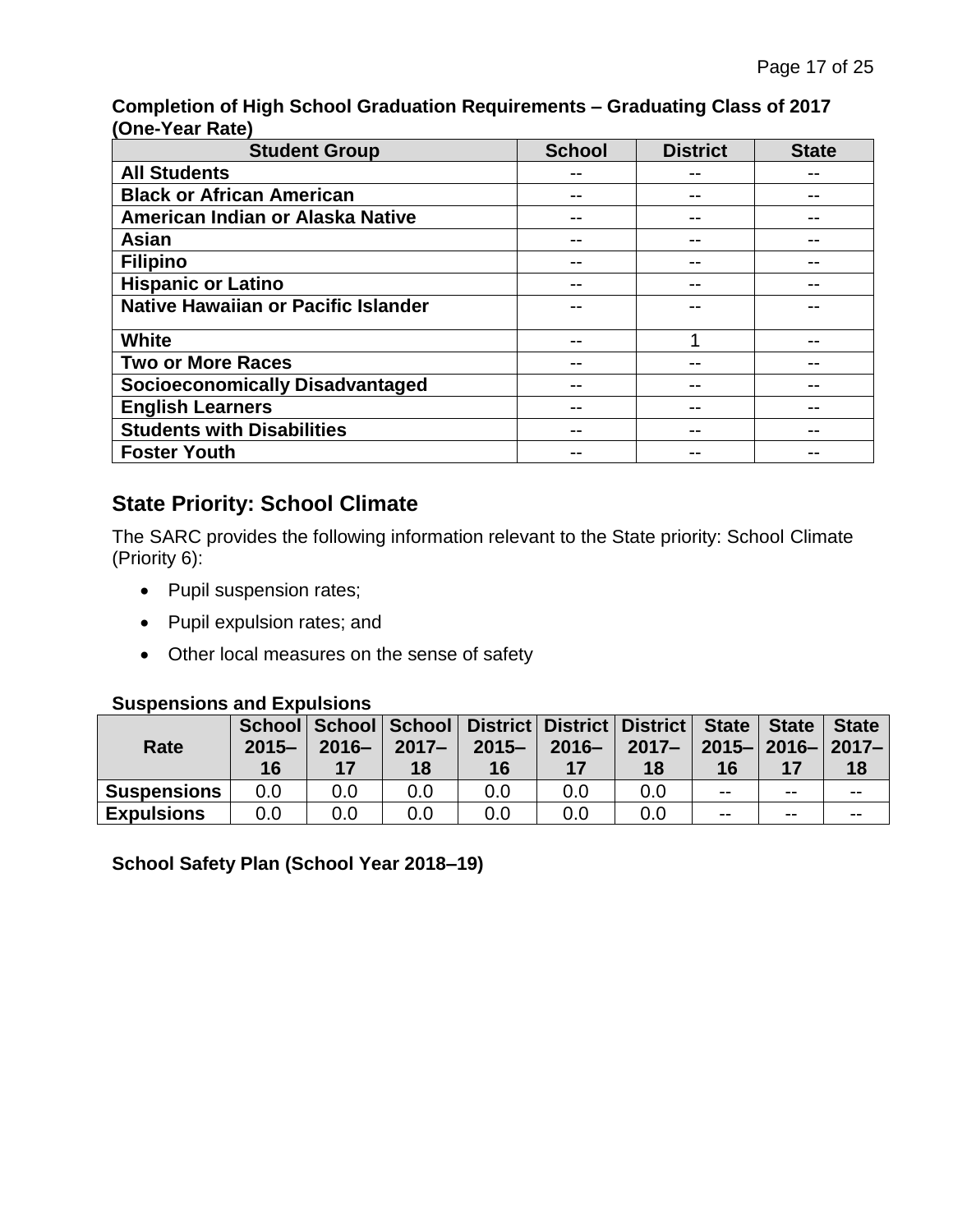**D.Safety The safety of students and staff is a primary concern at Pacific Valley School. A recent audit found the school in compliance with all laws, rules, and regulations pertaining to hazardous materials and state earthquake standards, water safety and facilities safety. The School Site Plan includes the school's disaster preparedness plan, which outlines steps for ensuring student and staff safety during a disaster. Fire and disaster drills are held quarterly throughout the year. Pacific Valley School's Site Safety Plan is updated by the Principal and staff. The plan is officially revised by October each year and the entire site participates in the state wide "The Great California Shake Out" even each year. Teachers supervise students during recess and the classified staff monitor students during lunch. All visitors to the campus must sign in at the office. Students at Pacific Valley School are guided by specific rules and classroom expectations that promote respect, cooperation, courtesy, and acceptance of others. The school's discipline philosophy promotes a safe school, a warm, friendly classroom environment, and demonstrates that good discipline is a solid foundation on which to build an effective school. Parents and students are informed of discipline policies at the beginning of each school year through summer student-parent meetings with the principal, classroom orientation, parentstudent handbooks, opening of school assembly and Back-to-School night. The Suspensions and Expulsions table illustrates total cases for the school and district for all grade levels as well as the percentage of total enrollment (number of suspensions divided by total enrollment). Suspensions are expressed in terms of total infractions, not total number of students, as some students may have been suspended on several occasions. Expulsions occur only when required by law or when all other alternatives are exhausted. There is no current data for this school year because there have been no expulsions.**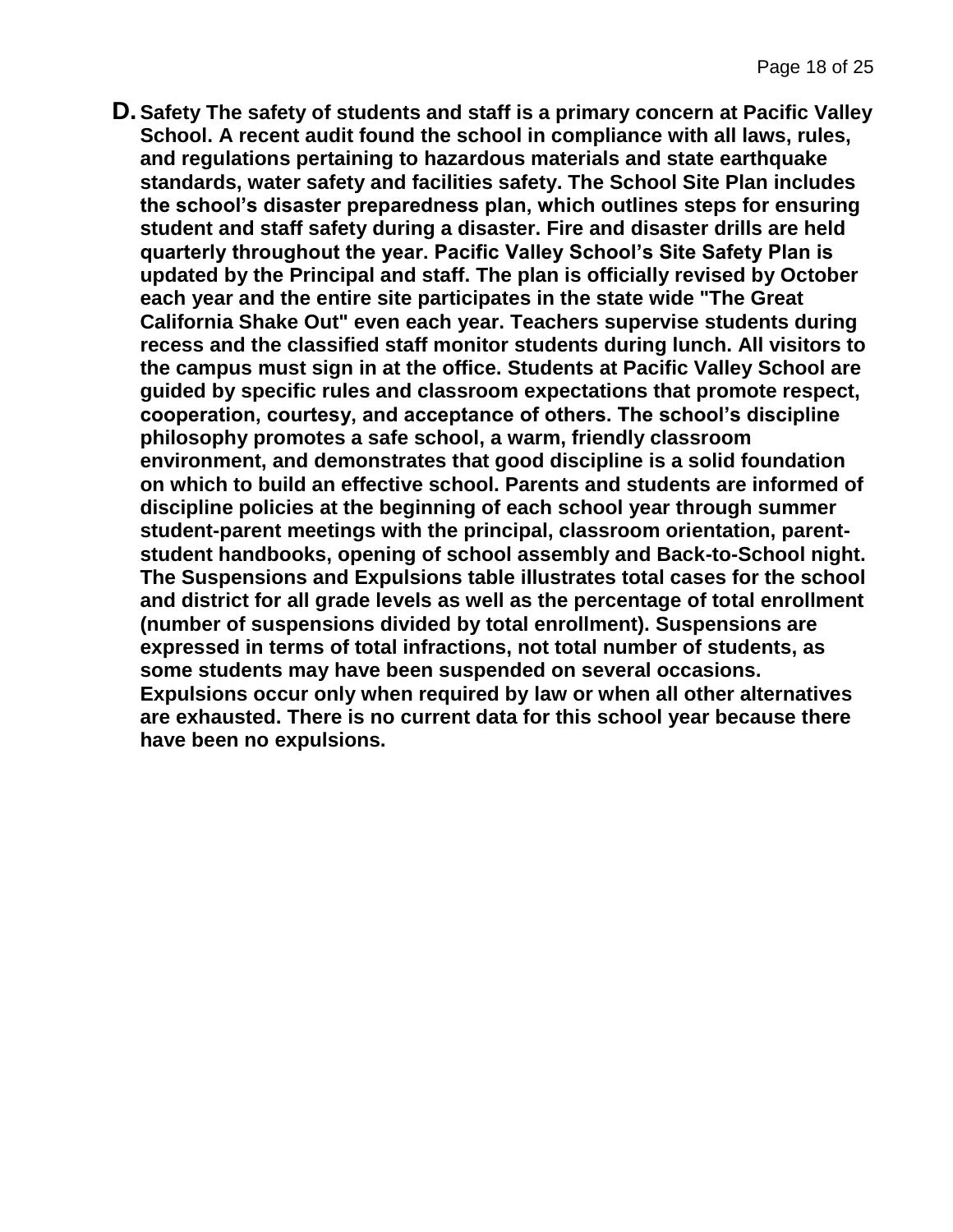# **Other SARC Information**

The information in this section is required to be in the SARC but is not included in the state priorities for LCFF.

| ◡<br>Grade<br>Level | <b>Average Class</b><br><b>Size</b> | <b>Number</b><br>of Classes*<br>$1 - 20$ | $\lambda$<br><b>Number</b><br>of Classes*<br>$21 - 32$ | <b>Number</b><br>of Classes*<br>$33+$ |
|---------------------|-------------------------------------|------------------------------------------|--------------------------------------------------------|---------------------------------------|
|                     | 5                                   |                                          |                                                        |                                       |
|                     |                                     |                                          |                                                        |                                       |
|                     |                                     |                                          |                                                        |                                       |
|                     |                                     |                                          |                                                        |                                       |
|                     |                                     | 5                                        |                                                        |                                       |
|                     |                                     | 5                                        |                                                        |                                       |
|                     |                                     |                                          |                                                        |                                       |
| Other**             |                                     |                                          |                                                        |                                       |

#### **Average Class Size and Class Size Distribution (Elementary) (School Year 2015–16)**

\*Number of classes indicates how many classes fall into each size category (a range of total students per class).

\*\* "Other" category is for multi-grade level classes.

#### **Average Class Size and Class Size Distribution (Elementary) (School Year 2016–17)**

| Grade<br>Level | <b>Average Class</b><br><b>Size</b> | <b>Number</b><br>of Classes*<br>$1 - 20$ | <b>Number</b><br>of Classes*<br>$21 - 32$ | <b>Number</b><br>of Classes*<br>$33+$ |
|----------------|-------------------------------------|------------------------------------------|-------------------------------------------|---------------------------------------|
| κ              |                                     | 2                                        |                                           |                                       |
|                |                                     |                                          |                                           |                                       |
| 2              |                                     | ◠                                        |                                           |                                       |
| 3              |                                     |                                          |                                           |                                       |
|                |                                     |                                          |                                           |                                       |
| 5              |                                     |                                          |                                           |                                       |
|                |                                     | 5                                        |                                           |                                       |
| Other**        |                                     | 8                                        |                                           |                                       |

\*Number of classes indicates how many classes fall into each size category (a range of total students per class).

\*\* "Other" category is for multi-grade level classes.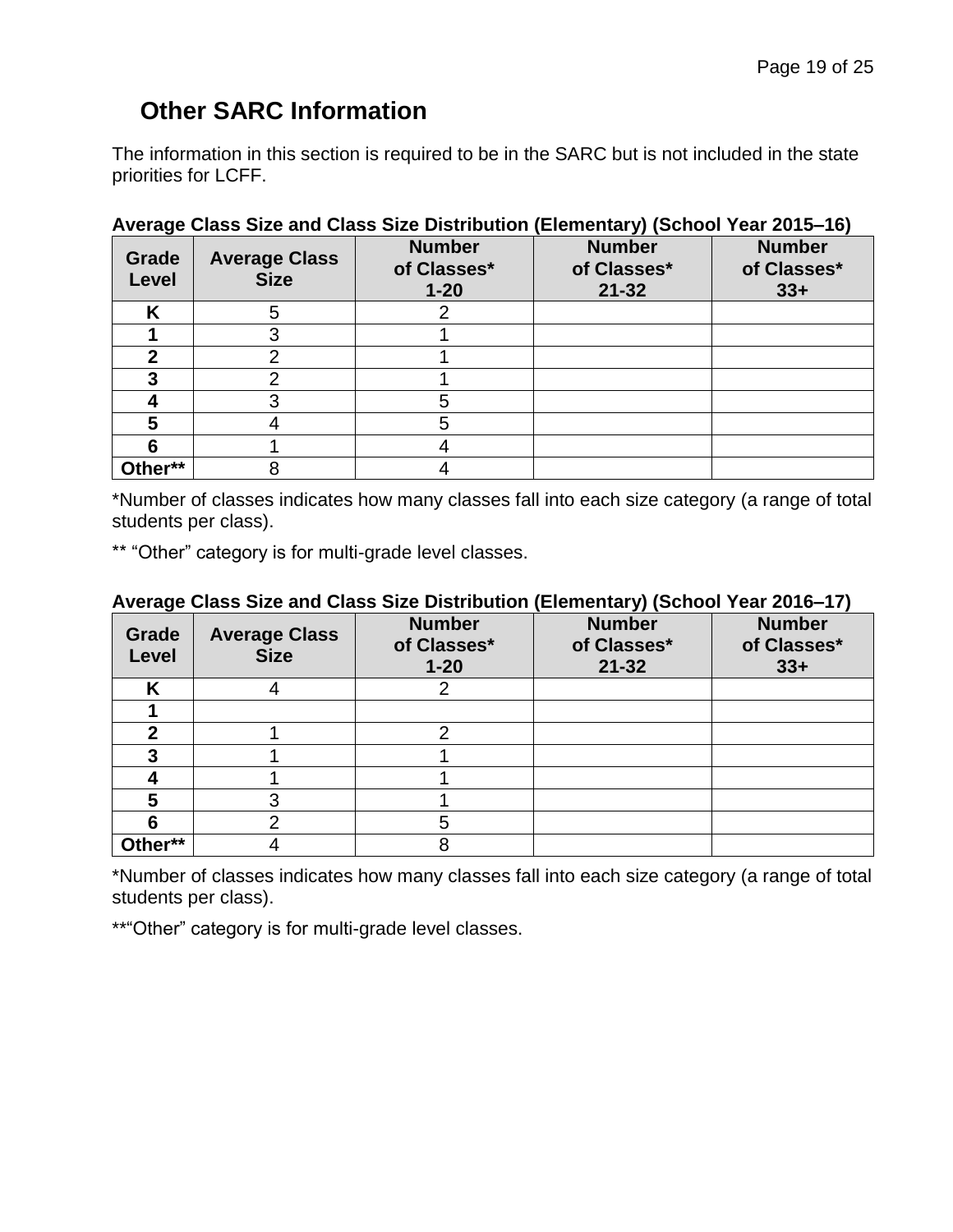| Avulagu Oldoo Oleu dhu Oldoo Oleu Diothivation (Liumunidi y) (Ounoor Tudi Zurr $=$ 10) |                                        |                                          |                                           |                                       |
|----------------------------------------------------------------------------------------|----------------------------------------|------------------------------------------|-------------------------------------------|---------------------------------------|
| Grade<br>Level                                                                         | Average<br><b>Class</b><br><b>Size</b> | <b>Number of</b><br>Classes*<br>$1 - 20$ | <b>Number of</b><br>Classes*<br>$21 - 32$ | <b>Number of</b><br>Classes*<br>$33+$ |
| Κ                                                                                      |                                        |                                          |                                           |                                       |
|                                                                                        |                                        | റ                                        |                                           |                                       |
| 2                                                                                      |                                        |                                          |                                           |                                       |
| 3                                                                                      |                                        |                                          |                                           |                                       |
|                                                                                        |                                        | 10                                       |                                           |                                       |
| 5                                                                                      |                                        |                                          |                                           |                                       |
|                                                                                        |                                        | 8                                        |                                           |                                       |
| Other**                                                                                | ⌒                                      |                                          |                                           |                                       |

# **Average Class Size and Class Size Distribution (Elementary) (School Year 2017–18)**

\*Number of classes indicates how many classes fall into each size category (a range of total students per class).

\*\* "Other" category is for multi-grade level classes.

#### **Average Class Size and Class Size Distribution (Secondary) (School Year 2015–16)**

| <b>Subject</b>                  | Average<br><b>Class</b><br><b>Size</b> | <b>Number of</b><br>Classes*<br>$1 - 22$ | <b>Number of</b><br>Classes*<br>23-32 | <b>Number of</b><br>Classes*<br>$33+$ |
|---------------------------------|----------------------------------------|------------------------------------------|---------------------------------------|---------------------------------------|
| <b>English</b>                  | 4                                      |                                          |                                       |                                       |
| <b>Mathematics</b>              |                                        |                                          |                                       |                                       |
| <b>Science</b>                  |                                        |                                          |                                       |                                       |
| <b>Social</b><br><b>Science</b> | 5                                      |                                          |                                       |                                       |

\*Number of classes indicates how many classrooms fall into each size category (a range of total students per classroom). At the secondary school level, this information is reported by subject area rather than grade level.

#### **Average Class Size and Class Size Distribution (Secondary) (School Year 2016–17)**

| <b>Subject</b>                  | Average<br><b>Class</b><br><b>Size</b> | <b>Number of</b><br>Classes*<br>$1 - 22$ | <b>Number of</b><br>Classes*<br>23-32 | <b>Number of</b><br>Classes*<br>$33+$ |
|---------------------------------|----------------------------------------|------------------------------------------|---------------------------------------|---------------------------------------|
| <b>English</b>                  | b                                      |                                          |                                       |                                       |
| <b>Mathematics</b>              |                                        |                                          |                                       |                                       |
| <b>Science</b>                  |                                        |                                          |                                       |                                       |
| <b>Social</b><br><b>Science</b> |                                        |                                          |                                       |                                       |

\*Number of classes indicates how many classrooms fall into each size category (a range of total students per classroom). At the secondary school level, this information is reported by subject area rather than grade level.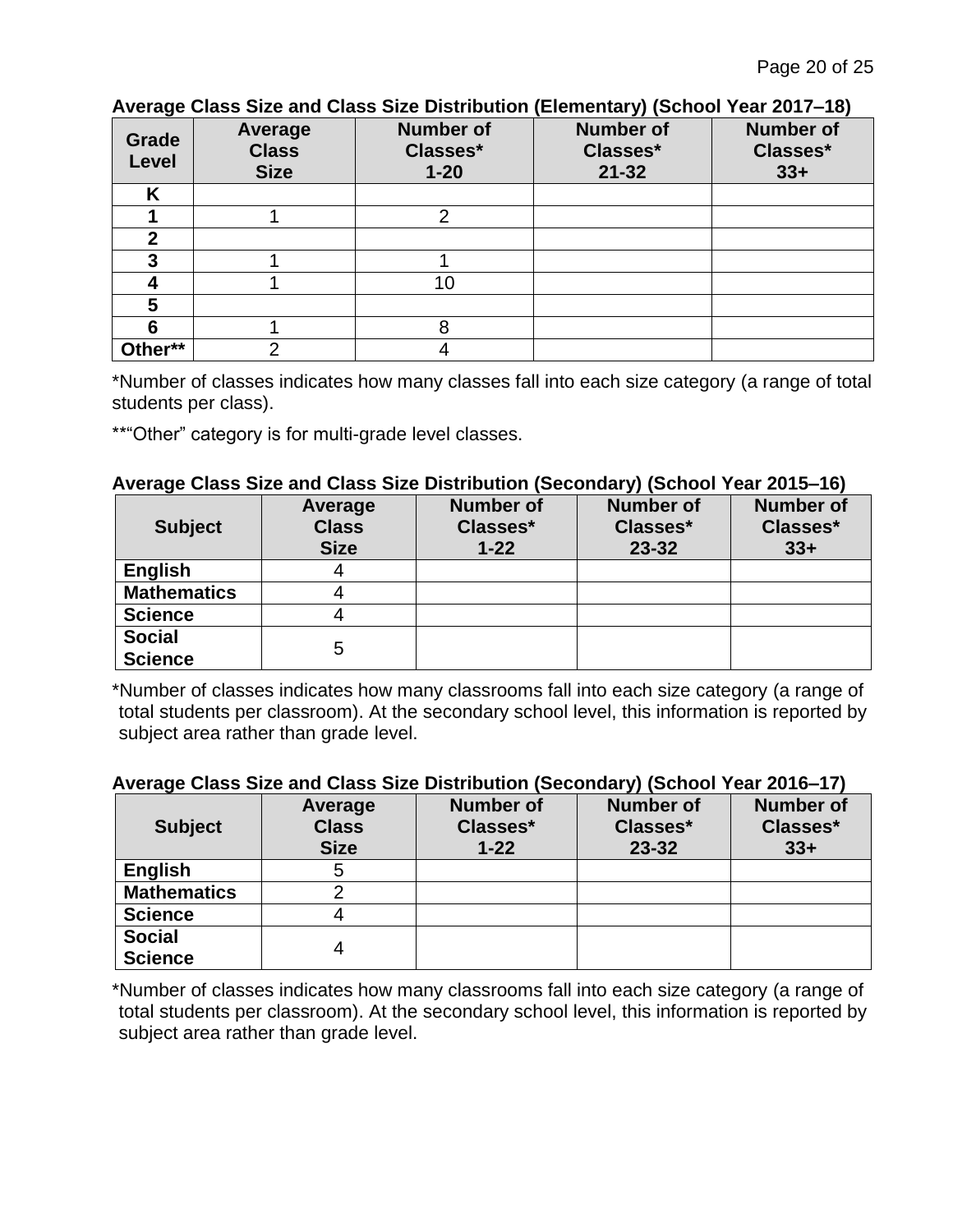| ATCHQU OROO OILU QHOO OILU DIONINGNON (OUVONGHI) (OUNIVOL TUGHLOTT TU) |              |                  |                  |                  |  |
|------------------------------------------------------------------------|--------------|------------------|------------------|------------------|--|
|                                                                        | Average      | <b>Number of</b> | <b>Number of</b> | <b>Number of</b> |  |
| <b>Subject</b>                                                         | <b>Class</b> | Classes*         | Classes*         | Classes*         |  |
|                                                                        | <b>Size</b>  | $1 - 22$         | $23 - 32$        | $33+$            |  |
| <b>English</b>                                                         |              |                  |                  |                  |  |
| <b>Mathematics</b>                                                     |              |                  |                  |                  |  |
| <b>Science</b>                                                         |              |                  |                  |                  |  |
| <b>Social</b>                                                          | 3            |                  |                  |                  |  |
| <b>Science</b>                                                         |              |                  |                  |                  |  |

**Average Class Size and Class Size Distribution (Secondary) (School Year 2017–18)**

\*Number of classes indicates how many classrooms fall into each size category (a range of total students per classroom). At the secondary school level, this information is reported by subject area rather than grade level.

#### **Academic Counselors and Other Support Staff (School Year 2017–18)**

| <b>Title</b>                                                         | Number of FTE*<br><b>Assigned to School</b> | <b>Average Number of</b><br><b>Students per</b><br><b>Academic Counselor</b> |
|----------------------------------------------------------------------|---------------------------------------------|------------------------------------------------------------------------------|
| <b>Academic Counselor</b>                                            |                                             | 0                                                                            |
| <b>Counselor (Social/Behavioral or</b><br><b>Career Development)</b> | 0                                           | N/A                                                                          |
| Library Media Teacher (Librarian)                                    | U                                           | N/A                                                                          |
| <b>Library Media Services Staff</b><br>(Paraprofessional)            |                                             | N/A                                                                          |
| <b>Psychologist</b>                                                  |                                             | N/A                                                                          |
| <b>Social Worker</b>                                                 |                                             | N/A                                                                          |
| <b>Nurse</b>                                                         |                                             | N/A                                                                          |
| Speech/Language/Hearing<br><b>Specialist</b>                         |                                             | N/A                                                                          |
| <b>Resource Specialist (non-teaching)</b>                            |                                             | N/A                                                                          |
| <b>Other</b>                                                         |                                             | N/A                                                                          |

Note: Cells with N/A values do not require data.

\*One Full Time Equivalent (FTE) equals one staff member working full time; one FTE could also represent two staff members who each work 50 percent of full time.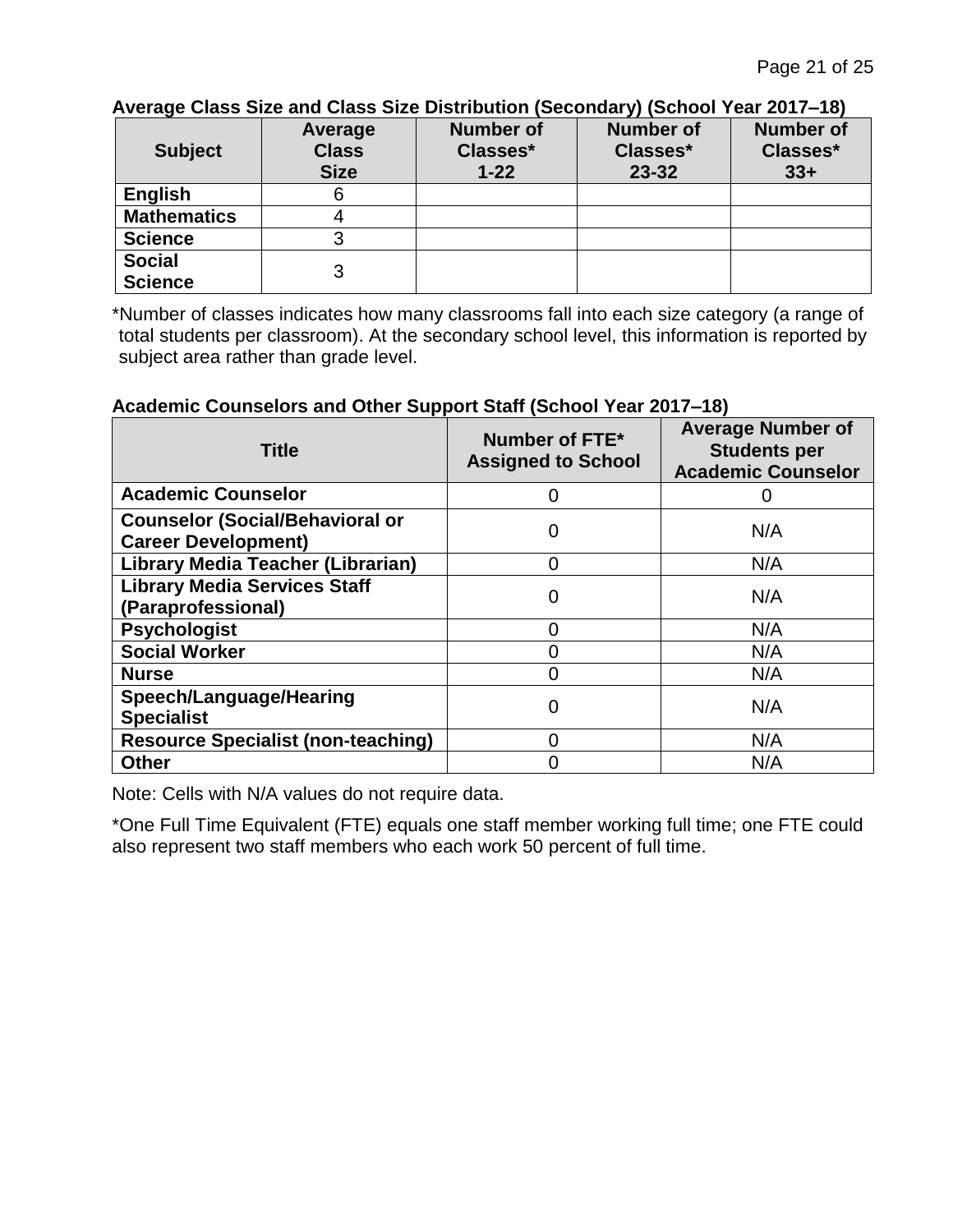|                                 | <b>Total</b>        | <b>Expenditures</b> | <b>Expenditures</b> | Average        |
|---------------------------------|---------------------|---------------------|---------------------|----------------|
| Level                           | <b>Expenditures</b> | <b>Per Pupil</b>    | <b>Per Pupil</b>    | <b>Teacher</b> |
|                                 | <b>Per Pupil</b>    | (Restricted)        | (Unrestricted)      | <b>Salary</b>  |
| <b>School Site</b>              | \$43,790            | \$9,708             | \$34,082            | \$47,359       |
| <b>District</b>                 | N/A                 | N/A                 | \$34,082            | \$46,625       |
| <b>Percent Difference -</b>     | N/A                 | N/A                 | 0.0                 |                |
| <b>School Site and District</b> |                     |                     |                     |                |
| <b>State</b>                    | N/A                 | N/A                 | \$7,125             | \$63,590       |
| <b>Percent Difference -</b>     | N/A                 | N/A                 | 135.3               | $-27.4$        |
| <b>School Site and State</b>    |                     |                     |                     |                |

**Expenditures Per Pupil and School Site Teacher Salaries (Fiscal Year 2016–17)**

Note: Cells with N/A values do not require data.

# **Types of Services Funded (Fiscal Year 2017–18)**

Big Sur Unified School District spent an average of \$54,166 to educate each student at Pacific Valley School. The figures shown in the table for School Site reflect the direct cost of educational services per ADA, excluding food services, facilities acquisition and construction, and certain other expenditures. The figures shown in the table for District reflect the direct cost of educational services per ADA for Pacific Valley School. This calculation is required by law annually and compared with other districts statewide. In addition to general state funding, Big Sur Unified School District receives state and federal funding for the following categorical, special education, and support programs:  $\bullet$  Title I Part A (Basic Grant) • Title II Part A (Teacher Quality) • Special Education • Educator Effectiveness Funding • Title VI, Small Rural School Achievement Grant (SRSA, REAP Flexibility) School districts receive financial support from the state for the education of the students they serve based on how many students attend each day. Pacific Valley School's elementary program (Kindergarten - 8th grade) is funded under Level 1 (Average Daily Attendance less than 25) of the Necessary Small Elementary formula. The school's high school program (9th - 12th grade) is funded as a Necessary Small High School at Level 3, based on the number of Full Time High School Teachers. Regular attendance at Pacific Valley School is a necessary part of the learning process and is critical to academic success. Attendance, tardy, and truancy policies are clearly stated, consistently enforced, and consequences fairly administered. Student attendance is carefully monitored to identify those students exhibiting excessive absences. We require notes to be turned into the upon returning to school.

**Teacher and Administrative Salaries (Fiscal Year 2016–17)**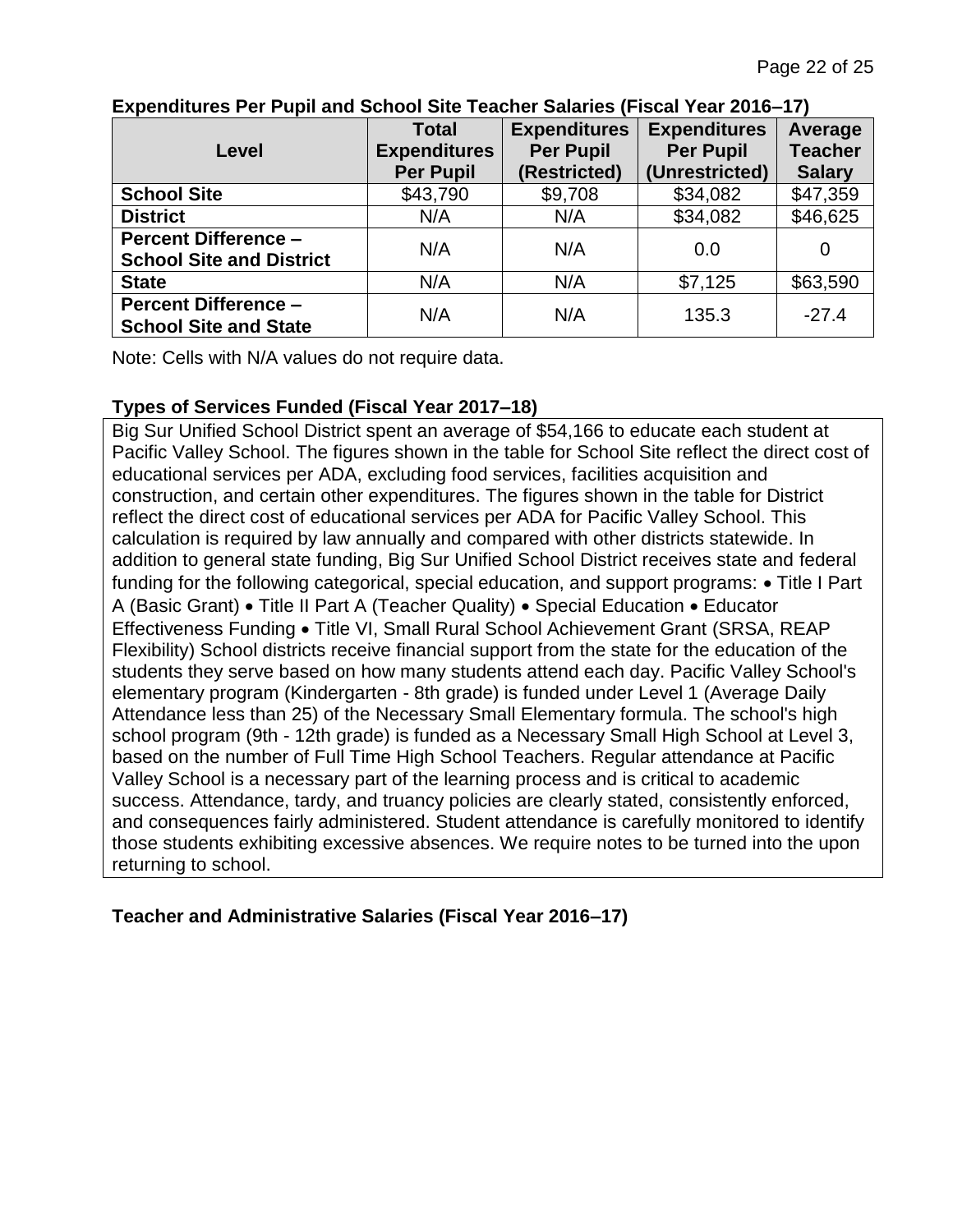| Category                                                       | <b>District</b><br><b>Amount</b> | <b>State Average</b><br><b>For Districts</b><br><b>In Same</b><br>Category |
|----------------------------------------------------------------|----------------------------------|----------------------------------------------------------------------------|
| <b>Beginning Teacher Salary</b>                                | \$37,653                         | \$42,990                                                                   |
| <b>Mid-Range Teacher Salary</b>                                | \$75,150                         | \$61,614                                                                   |
| <b>Highest Teacher Salary</b>                                  | \$59,871                         | \$85,083                                                                   |
| <b>Average Principal Salary (Elementary)</b>                   | \$0                              | \$100,802                                                                  |
| <b>Average Principal Salary (Middle)</b>                       | \$0                              | \$105,404                                                                  |
| <b>Average Principal Salary (High)</b>                         | \$0                              | \$106,243                                                                  |
| <b>Superintendent Salary</b>                                   | \$40,000                         | \$132,653                                                                  |
| <b>Percent of Budget for Teacher Salaries</b>                  | 36.0                             | 30.0                                                                       |
| <b>Percent of Budget for Administrative</b><br><b>Salaries</b> | 6.0                              | 6.0                                                                        |

For detailed information on salaries, see the CDE Certificated Salaries & Benefits web page at [https://www.cde.ca.gov/ds/fd/cs/.](http://www.cde.ca.gov/ds/fd/cs/)